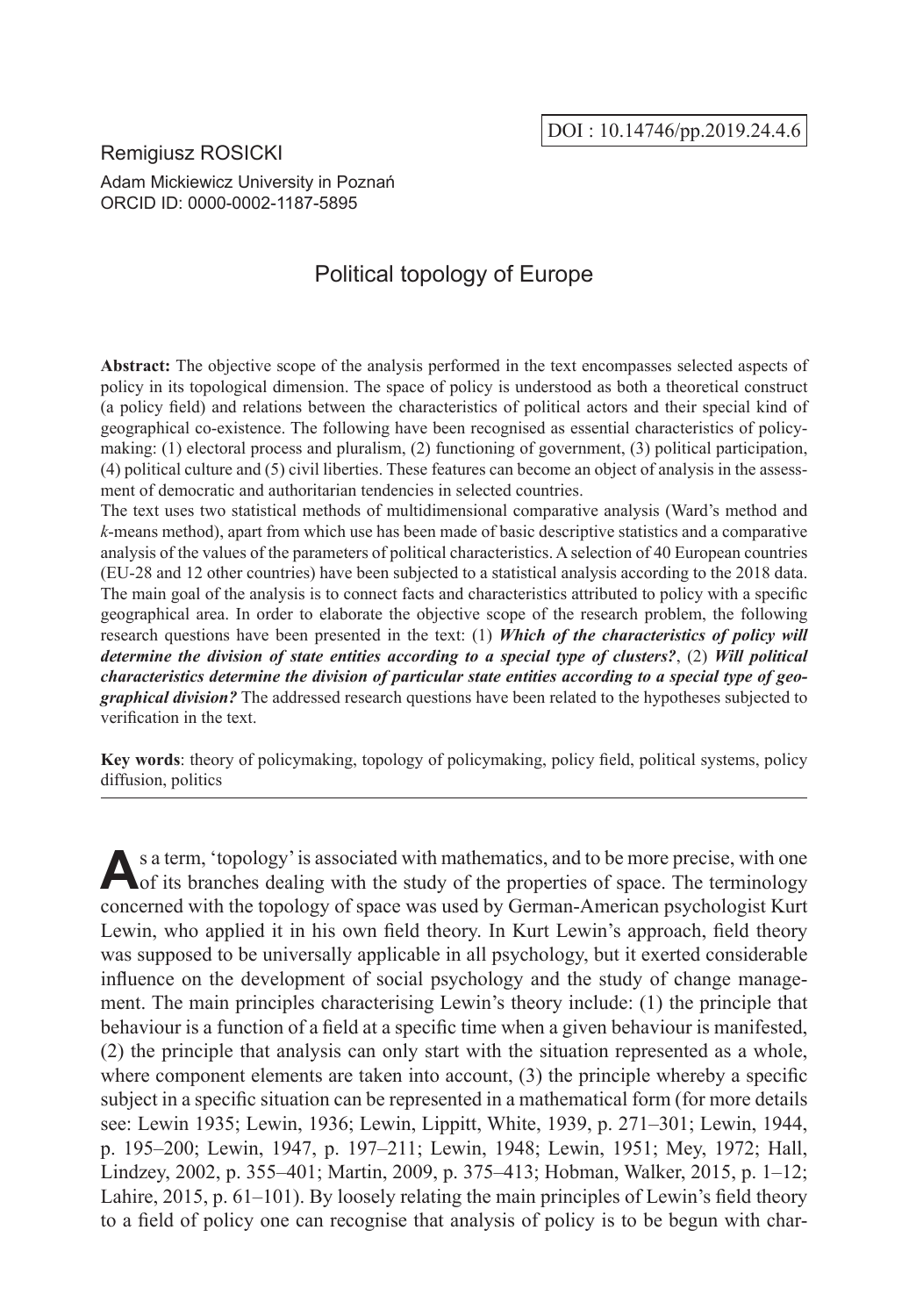acterising it as a whole while taking into account its elements, e.g. particular areas and their attendant political facts, as well as political actors. Besides, in analysis a specific political actor in a specific political situation can be represented in a mathematical form. Last but not least, a political actor's behaviour is a function of a political field existing at a specific time. The very field of policy can be divided into particular areas (electoral process and pluralism, functioning of government, political participation, political culture and civil liberties), all of which make up a whole of co-existing political facts, that is they constitute all that can influence the political actor. Thus, we have specifically termed areas of the field of policy (of a politician's) and their corresponding behaviours on the part of political actors (society). The above-enumerated specific characteristics of policy are used in the literature to establish the degree to which countries are democratised, and hence the research results can be employed to evaluate democratic and authoritarian tendencies in Europe.

The main goal of the analysis is to connect facts and characteristics attributed to policy with a specific geographical area. For this to be possible it is necessary to attribute particular characteristics of policy, and their representative parameter values to particular political actors. In order to accomplish this, ontological reduction and generalisation have been applied in the present analysis. These measures have resulted in the assumption whereby there is a possibility of ascribing certain political characteristics to the collective actor, i.e. society or a state. In order to elaborate the objective scope of the research problem, the following research questions, connected with relevant hypotheses, have been presented in the text:

## **1.** *Which of the characteristics of policy will determine the division of state entities according to a special type of clusters?*

(**H 1**): In the analysis, electoral process and pluralism, functioning of government, political participation, political culture and civil liberties have been recognised as essential characteristics of policy. On account of the fact that the study is concerned with European countries – which are most often referred to as democratic – it is to be posited that specific parameters representing political characteristics, used in statistical analysis, will be of greater or lesser significance for the division of states according to a particular type of clusters.

(**H 1.1**): On account of the fact that the majority of states under examination are referred to as full democracies or flawed democracies, it is to be presupposed that the characteristic of electoral process and pluralism is of lesser significance in state differentiation ( $n = 40$ ).

(**H 1.2**): On account of the fact that full democracies or flawed democracies can feature varying levels of civil liberties, it is to be posited that the characteristic of civil liberties is of great significance in the differentiation of the states under examination ( $n = 40$ ).

(**H 1.3**): On account of the fact that there are reports of antidemocratic tendencies in various types of democracies and non-democratic states, it is to be posited that the characteristics of functioning of government and political culture are of great significance for the differentiation of the states under examination  $(n = 40)$ .

## **2.** *Will political characteristics determine the division of particular state entities according to a special type of geographical division?*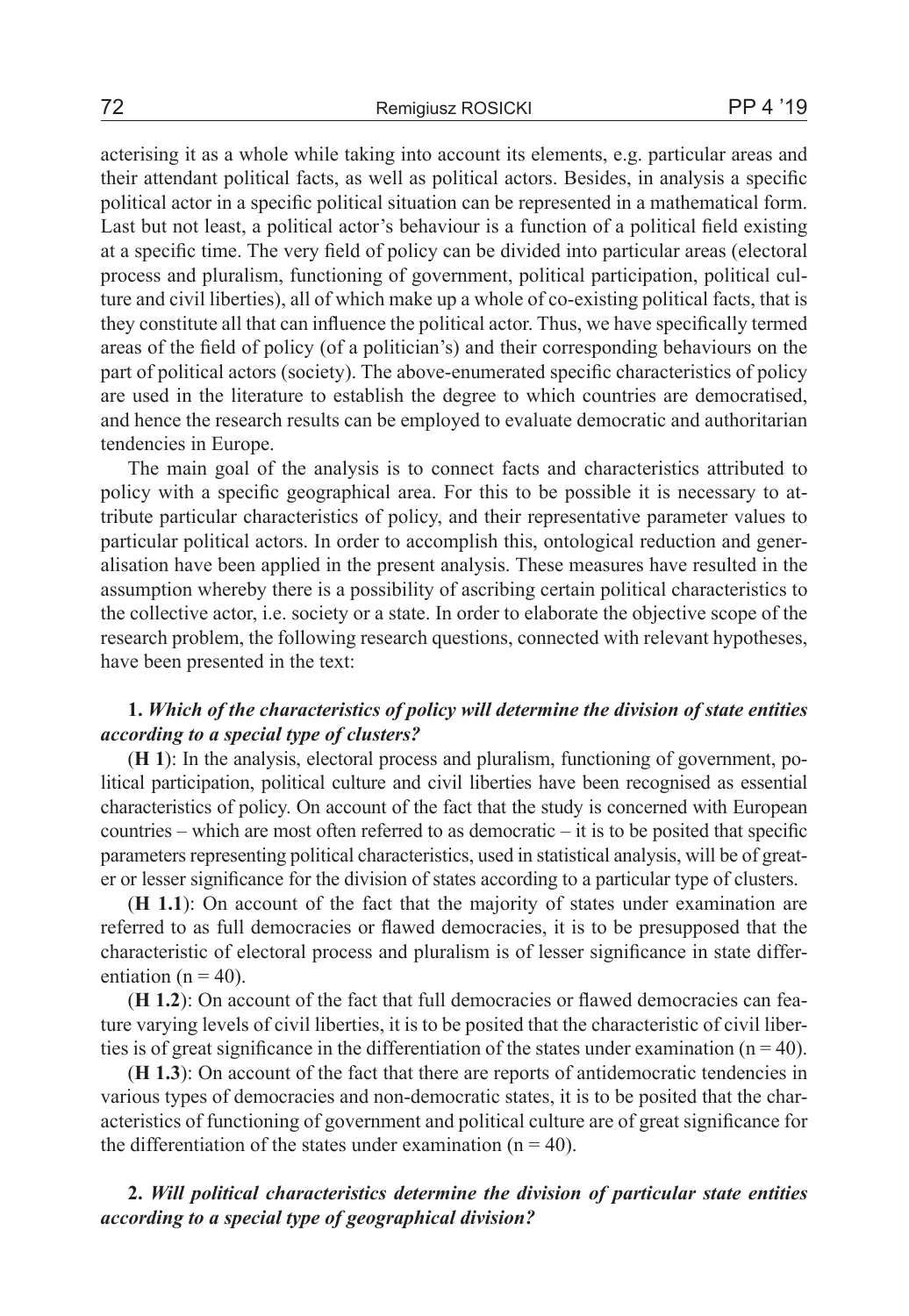(**H 2**): On account of the previous studies presented in the literature and concerned with political culture and political behaviours, it is to be posited that the application, in statistical analysis, of the indicated parameters representing specific political characteristics will result in a general division into Western European, Eastern European and South-Eastern European countries; it is also to be assumed that there will be a general division into Northern European and Southern European countries.

With a view to accomplishing the tasks and verifying the hypotheses, the analysis makes use of quantitative data presented by the Economist Intelligence Unit as part of the analysis of the quality of democracy in selected countries in the world in 2018 (*Democracy Index 2018*..., 2019). The text makes use of a genetic interpretation of country clustering as well as statistical analysis of country clustering. As for the genetic interpretation, use is made of the literature concerned with diffusion and convergence of policy, democracy and authoritarianism. As for the statistical analysis, two methods of object clustering have been used, that is Ward's method and k-means method. Next to basic descriptive statistics (See Appendix no. 1), the so-called box plots (See Appendix no. 2) have been used to compare the values of the different parameters of the characteristics of policy. The statistical analysis has also been supported with the study of the differences between the clusters specified for particular political characteristics with the aid of the Kruskal-Wallis test (See Table 2).

### **1. Political characteristics**

For the purpose of statistical analysis use has been made of quantitative data with regard to the particular partial indicators making up the *Democracy Index* compiled by the Economist Intelligence Unit in 2018. The partial indicators used in the analysis include: (1) electoral process and pluralism, (2) functioning of government, (3) political participation, (4) political culture, and (5) civil liberties (*Democracy Index 2018*..., 2019). Each one of the enumerated indicators represents political areas in the political environment within the adopted programme of the study of policy (political topology). Hence, each one of the political facts connected with the particular areas in the political environment comes to be reflected in the characteristics of the collective political actors. In the context of the study of the diffusion of policy (democracy and authoritarianism), following J. O'Loughlin and colleagues, one can posit that characteristics of this type may serve to evaluate policy in a given society or state, but they may also serve to evaluate the diffusion and convergence of policy in the spatial respect. However, one needs to remember that while analysing such data, there will be a necessity to deal with the problem of pointing to the relationship between the states of a given political actor and other actors, given the situation where the states are in fact statistically independent (O'Loughlin et al., 1998, pp. 545–574).

The first indicator, i.e. electoral process and pluralism, takes into account the main formal and procedural mechanisms in contemporary democracies. That is why the evaluation covers: the operation of electoral law, freedom of electoral participation, organisation of free and fair legislative, executive and local authority elections, equal opportunities for actors participating in electoral campaigns, transparency of the funding of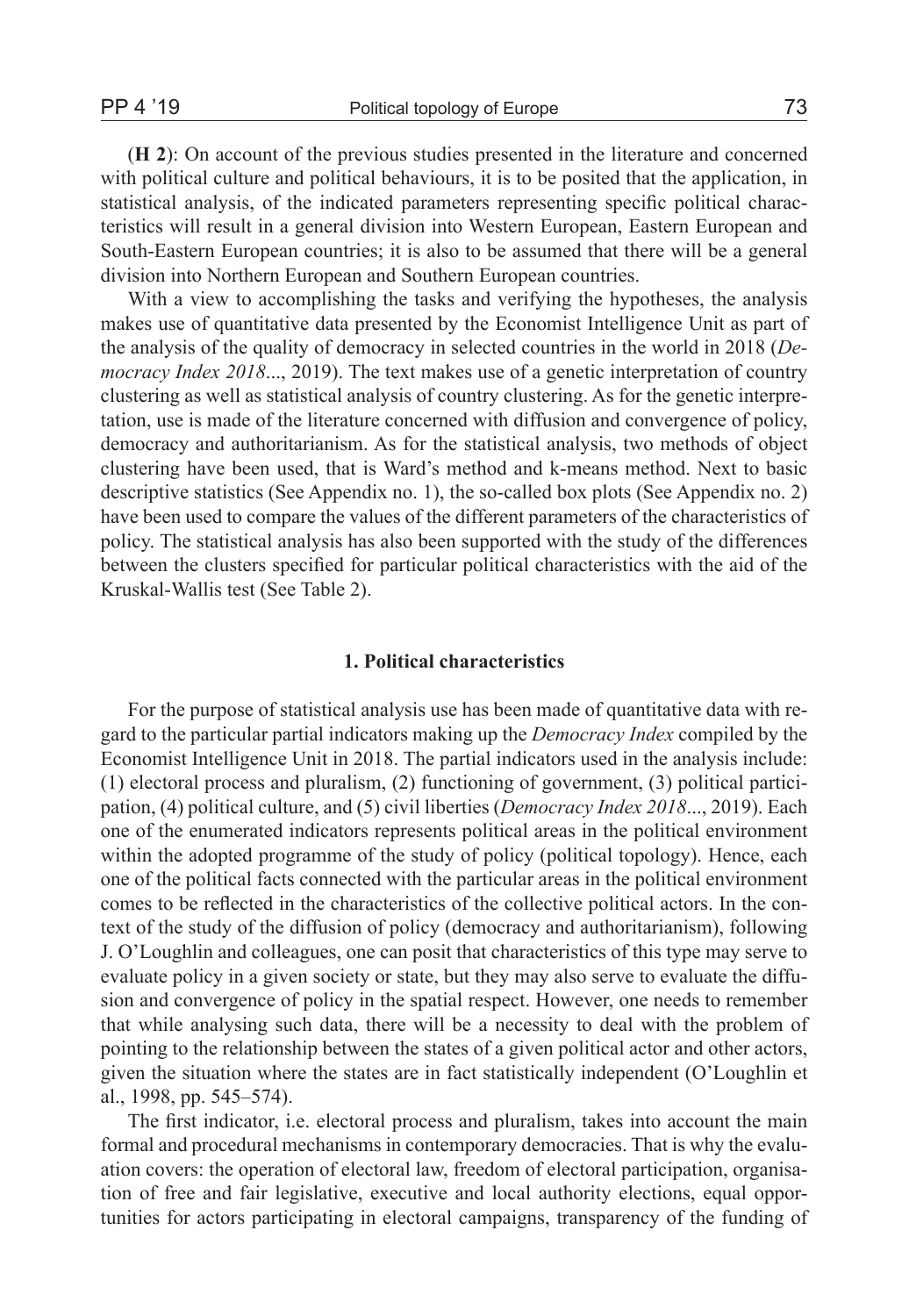electoral campaigns and political parties, transparency and acceptability of the post-election power transfer procedures, freedom to form parties and associations independent of government and its influence, real competition between political opposition and those in power, access to public administration positions.

The indicator of functioning of government takes into account the main mechanisms of the tripartite division of powers (distribution of the three powers). This results from the fact that the condition for maintaining political freedom is the separation of powers between different, independent, mutually complementary, restraining and controlling political institutions. And hence the evaluation covers: existence of effective check and balance mechanisms with regard to state power, the position of legislative authority – particularly in reference to executive authority and state administration, self-government of state power – particularly in relations with foreign entities, interest (e.g. religious) groups and the military. Besides, this indicator also aims to evaluate the transparency of the operation of power, e.g. the efficiency of mechanisms for holding those in power to account, the level of corruption, access to public information and trust in government.

The indicator of political participation takes account of the following component elements: voter turnout, (ethnic, religious, etc.) minority participation in political processes, women's participation in legislative authority, forms of participation in politics, citizens' involvement in politics, citizens' interest in politics, citizens' readiness to participate in legitimate demonstrations, the illiteracy level, government action aimed at increasing the citizens' political participation.

The indicator of political culture is composed of the following elements: the level of social consensus and cohesion, of perception of strong leadership, of perception of military power, of perception of the role of experts, of perception of democracy and public order, of support for democracy, of separation of church and state.

Last but not least, the indicator of civil liberties encompasses the following elements: freedom of electronic media, freedom of traditional media, freedom of speech, the position of the media, existing limitations on Internet access, freedom of association, state use of torture, independence of the judiciary, tolerance and religious freedom, a sense of security, protection of private property, a level of individual liberties, observance of human rights, incidence of discrimination, government use of threats to restrict freedoms.

### **2. Genetic interpretation of country clustering**

While making a genetic interpretation of the political differences in the territory of Europe, one needs to pay attention to the Cold War divide, which excluded the bulk of countries from the democratisation processes in political systems. Therefore, we can speak about historical structures positively or negatively affecting democratisation processes. Such an interpretation is identical with the study of the impact of colonial legacy on politics and democratisation processes in other parts of the world (cf. Lipset, 1959, p. 69–105; Lipset, Seong, Torres, 1993, p. 155–175; Lipset, 1994, p. 1–22). We can also speak about the division into Northern Europe and Southern Europe, which is conditioned by both internal political and cultural factors. On account of this way of interpretation, we can distinguish different political cultures, such as consensual and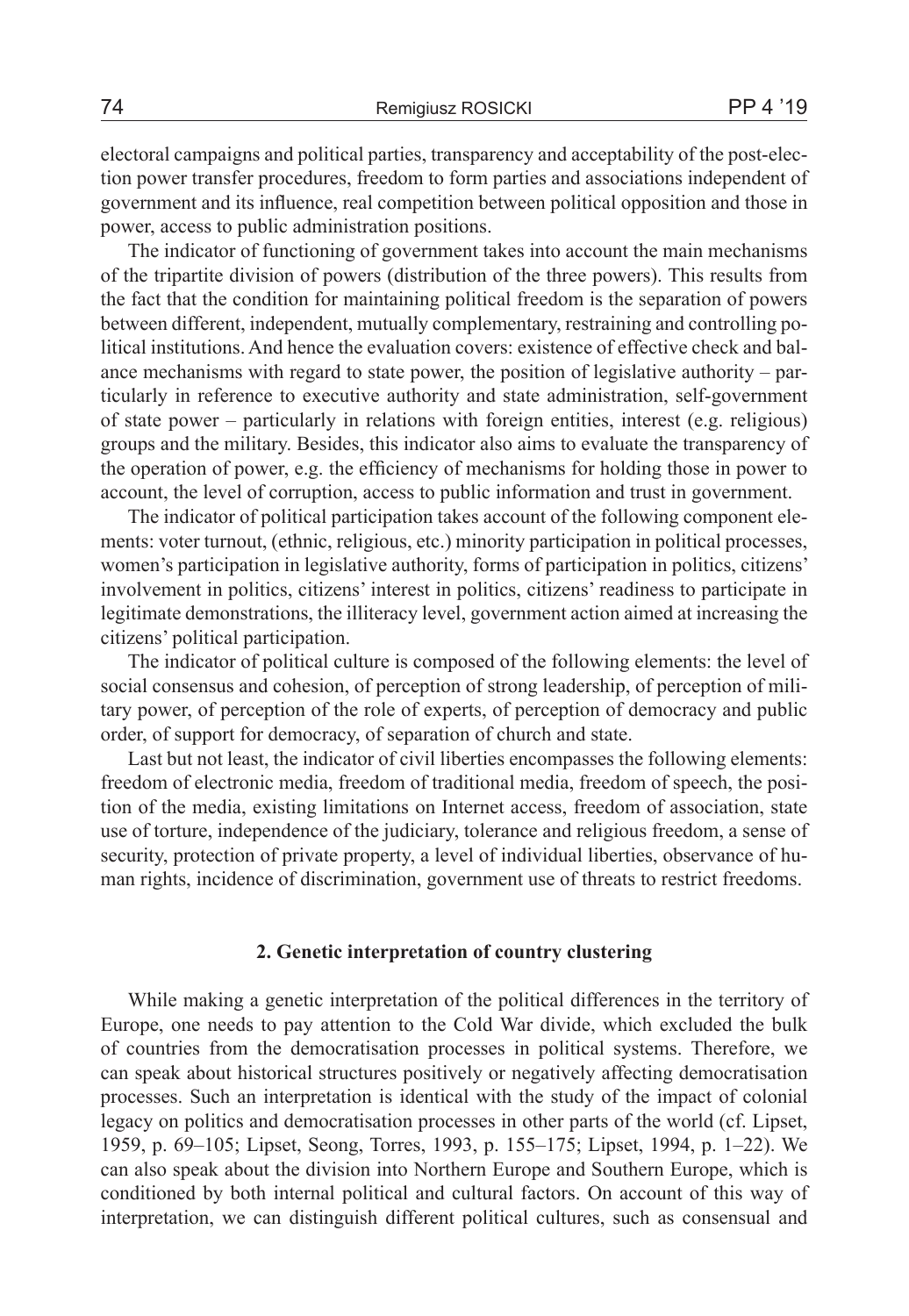non-consensual, participant and non-participant, etc., which can be connected with specific regions, e.g. Scandinavian culture, south-European culture, central-European culture, Anglo-American culture (cf. Almond, Verba, 1963; von Beyme, 1992, p. 161–172; Jabłoński, 1998, p. 177–198; Formisano, 2001, p. 393–426). Also, old and new modernist and dependist concepts fall within the genetic interpretation.

The literature points out that for democracy to emerge, specific social, cultural and economic conditions are necessary. In his 1960 work entitled *Political Man*, S. M. Lipset stresses, inter alia, the significance of economic conditions, which came to underlie many theses concerned with the transformation of non-democratic systems with the aid of economic instruments (Lipset, 1959, p. 69–105; Lipset, 1960). There is no doubt that economic conditions alone cannot be sufficient, and so apart from theses based on economic determinism, cultural, normative, institutional, structural and technological grounds find broad application here (Almond, Verba, 1963; Schumpeter, 1994; Antoszewski, 1998, p. 7–29; Jabłoński, 1998, p. 177–198; Antoszewski, 1999, p. 89–104; Gleditsch, Ward, 2006, p. 911–933; Shapiro, 2006, p. 104–138; Held, 2010). Some point out that the analyses of democratisation processes in the literature do not plainly prove that we are dealing with direct relations between a variety of conditions and democracy. And thus we can rather speak about their interrelations and a probability that democracy will survive under specific conditions (Przeworski, Limongi, 1993, p. 51– 69; Przeworski, Limongi, 1997, p. 155–183; Gleditsch, Ward, 2006, p. 911–933). Besides, the character of policy, and democratic or non-democratic processes in a given society can also be determined by external factors. Therefore, it is to be assumed that policy and political systems may be subject to spatial diffusion and convergence. It can hardly be an exaggeration to recognise that democratisation and hybridisation mechanisms in political systems are a special kind of institutional innovations (Bennett, 1991, p. 215–233; Weyland, 2005, p. 262–295; Gleditsch, Ward, 2006, p. 911–933; Shipan, Volden, 2008, p. 840–857).

D. Brinks and M. Coppedge performed a critical analysis of research programmes concerned with spatial diffusion and convergence of policy *sensu largo*. According to these authors problems with such research arise from the fact that it is quite difficult to distinguish real diffusion from illusory diffusion. The latter may result from global trends or an accumulation of internal factors in a given country. An analysis of policy processes and changes in the neighbouring countries or countries in the region, followed by a comparative analysis, appears to be quite a good solution in the study of policy diffusion and convergence (Brinks, Coppedge, 2006, p. 463–489). Despite quite an interesting analytical solution, it is difficult not to notice that the mere concomitance of changes in neighbouring countries does not furnish an unambiguous assessment as to the incidence of direct relations or an interrelation concerned with policy processes and changes. Still, it is possible to propose a general thesis whereby democracy, as a certain representation of policy-making, will flourish or last in a more democratic neighbourhood or region (Przeworski, Alvarez, Cheibub, Limongi, 1996, p. 39–55). However, a broader context needs to be taken into account, because mere geographical coincidence of countries does not necessarily imply free diffusion and convergence of policy. This can be illustrated with the example of such co-existing countries as North Korea and South Korea. And that is why apart from internal and external factors, a major role is played by open dif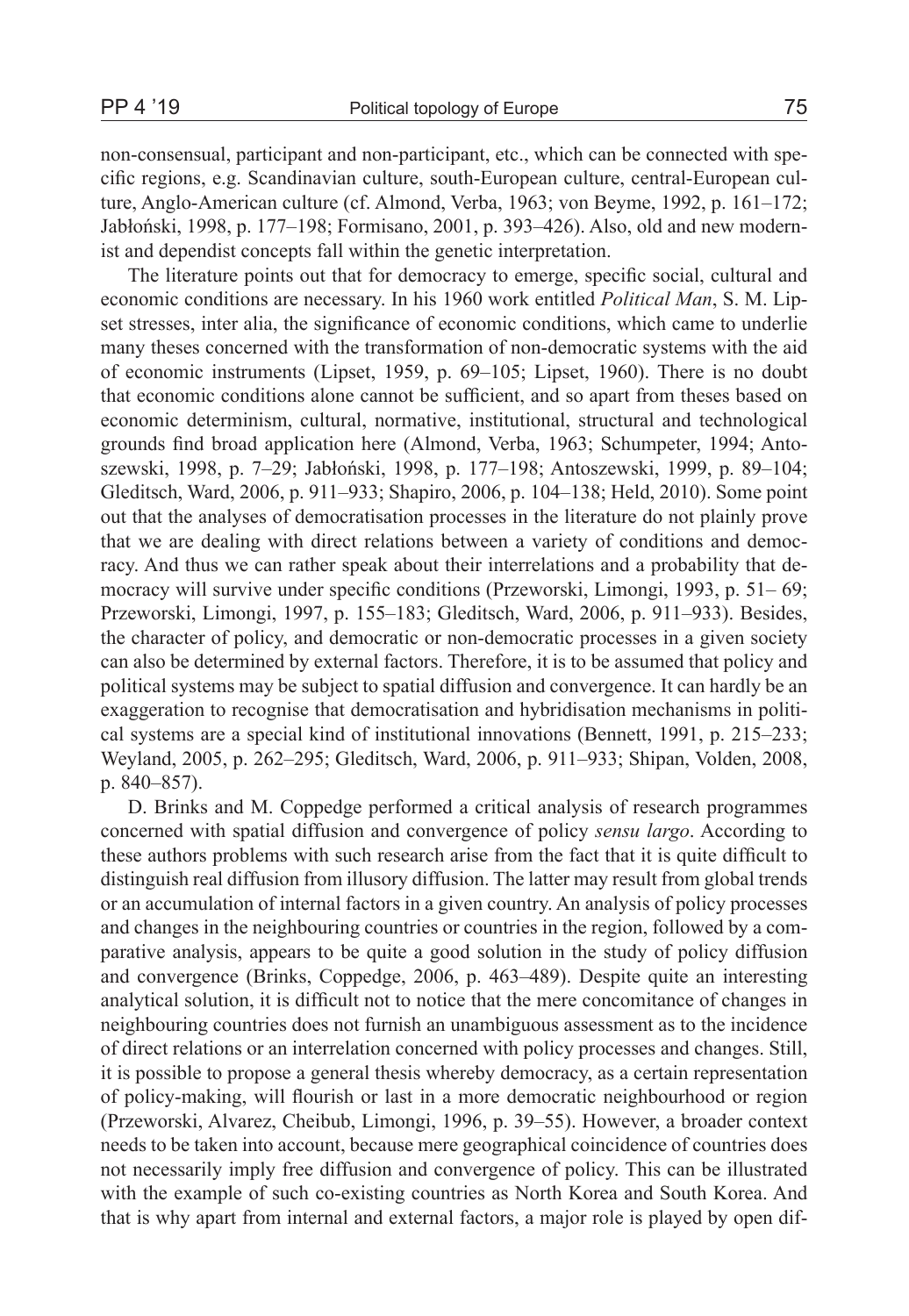fusion channels of political institutions (Most, Starr, 1990, p. 391–412; Kopstein, Reilly, 2000, p. 1–37; Brinks, Coppedge, 2006, p. 463–489).

Analyses of the proliferation of various political institutions, or – more broadly – a political culture, most frequently focus on the diffusion and convergence of democracy. It is to a lesser degree that they take account of the trends concerned with authoritarian tendencies or processes geared towards demolition of the structures of a democratic state of law in consolidated democracies or democracies simply recognised as stable (cf. Gel'man, Lankina, 2008, p. 40–62; Ambrosio, 2010, p. 375–392; Lankina, Libman, Obydenkova, 2016, p. 1599–1629; Bank, Weyland, 2018; Olar, 2019, p. 667–681). That is why it may be interesting to attempt to demonstrate opposing tendencies with regard to the co-existence of neighbouring authoritarian states and lawless states.

#### **3. A statistical analysis of clustering**

#### 3.1. A cluster analysis

On the basis of the policy indicators using the two statistical methods of multidimensional comparative analysis, clustering of the EU-28 countries and 12 other European countries  $(n = 40)$  has been performed according to the 2018 data. The first object clustering method used is one of the agglomerative methods (i.e. Ward's method), and the second one is one of the methods for optimising a given cluster of objects (*k*-means method) (see Table 1). A distinctive characteristic of this method is the use of variance analysis in order to determine the distance between clusters. The demonstrated distance between one cluster composed of objects and another one cannot be directly expressed by way of the distance between the objects belonging to these clusters (Kaufman, Rousseeuw, 2005, p. 230–234; Stanisz, 2007, p. 122; Mirkin, 2015, p. 111–136). Therefore, the method aims to minimise the sum of squared deviations of any two clusters which can be formed at any stage. As a result of this operation, the clusters that ensure the minimum sum of squared distances from the centre of mass of a new cluster that they create are merged. The literature points out that this kind of agglomerative method is cognitively effective, however it yields small, and yet most natural clusters (Roszko-Wójtowicz, 2014, p. 74; *Analiza skupień*, 2019). While hierarchical methods generate arranged cluster trees, whereby lower-order clusters are subsumed under higher-order ones, the *k*-means method divides clusters in such a manner that no cluster is a subcluster of another one (Stanisz, 2007, p. 127–128). The choice of a specified number of clusters results in groups of objects that are most similar (close), whereas objects from other groups are most different (distant). Noteworthily, it must be pointed out that it is the analysing person who makes an arbitrary choice as to the number of clusters made up of particular objects (Sokołowski, 2002; Mirkin, 2015, p. 75–110).

It has been decided that a greater number of clusters will be distinguished so that apart from the attempt at juxtaposing the values of the parameters of political characteristics attributed to particular clusters, a division of clusters and their elements can be made with regard to their possible, special kind of geographical coincidence. Thus, sev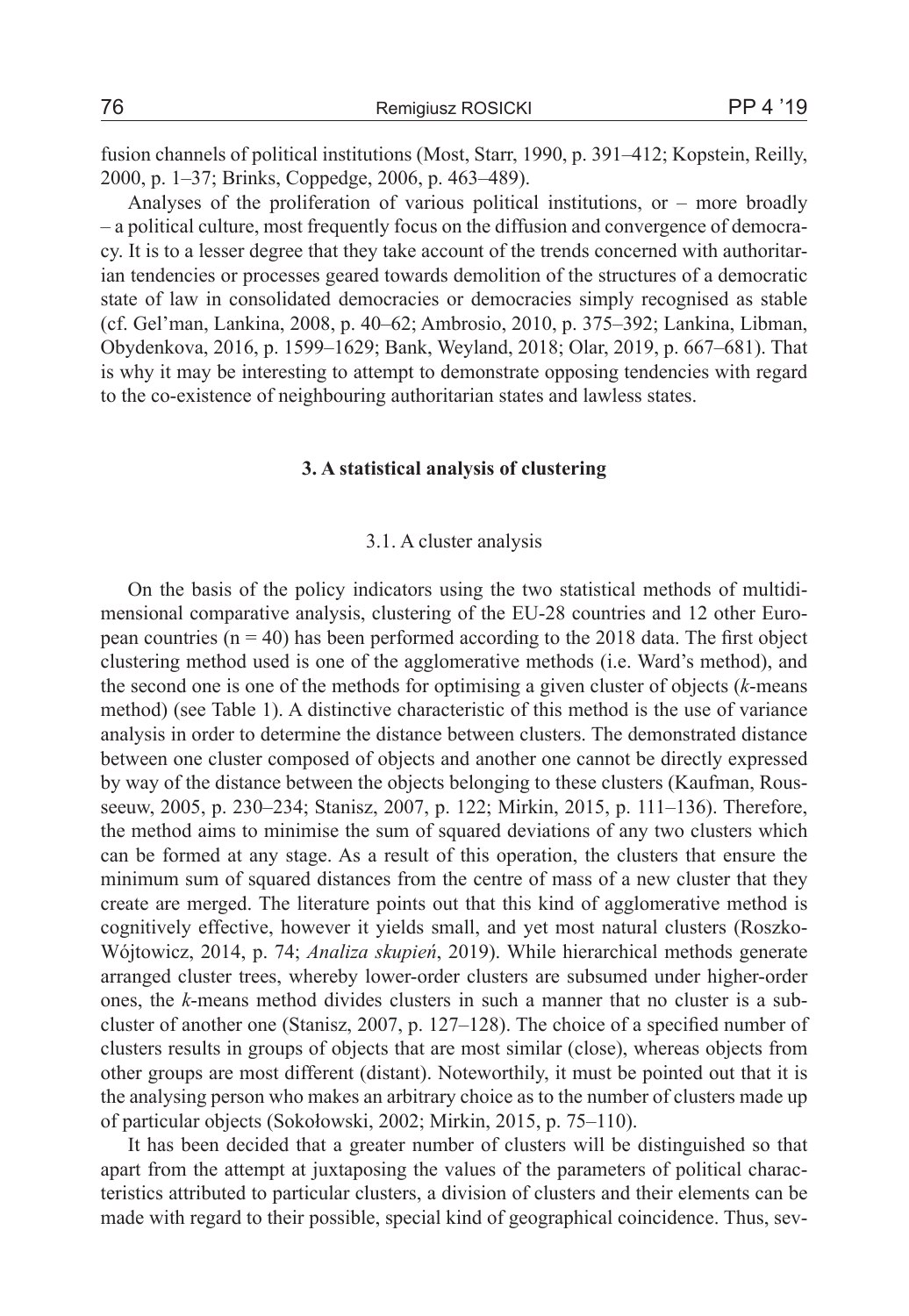en clusters have been distinguished; more or less, they look similar in both the cases of the applied statistical methods of multidimensional comparative analysis (See Table 1).

Table 1

**Countries belonging to distinguished clusters on the basis of the indicators applied with the aid of the Ward's method and the** *k***-means method.**

|                   | Ward's method                              | $k$ -means method                       |
|-------------------|--------------------------------------------|-----------------------------------------|
| Cluster 1         | BG, CY, CZ, EE, EL, FR, IT, LT, LV, PT, SI | BY                                      |
| Cluster 2         | BE, LU, MT                                 | TR                                      |
| $\vert$ Cluster 3 | CH, DK, FI, IE, IS, NO, SE                 | BG, CY, CZ, EE, EL, FR, HR, HU, LT, LV, |
|                   |                                            | PL, PT, RO, SI, SK                      |
| Cluster 4         | AT, DE, ES, NL, UK                         | AT, CH, DE, ES, IT, LU, MT, NL, UK      |
| Cluster 5         | HR, HU, PL, RO, RS, SK                     | AL, BA, MD, ME, MK, RS, UA              |
| $\vert$ Cluster 6 | BY, TR                                     | DK, FI, IE, IS, NO, SE                  |
| Cluster 7         | AL, BA, MD, ME, MK, UA                     | ВE                                      |

\* The EU-28 and 12 other European countries were subjected to a cluster analysis: **BY** – Belarus, **UA** – Ukraine, **MD** – Moldova, **BA** – Bosnia and Herzegovina, **ME** – Montenegro, **RS** – Serbia, **AL** – Albania, **MK** – Macedonia, **TR** – Turkey, **NO** – Norway, **IS** – Iceland, **CH** – Switzerland.

**Source:** Own study.

With the division of clusters by way of the Ward's method it is possible to demonstrate a characteristic division with regard to the value of the parameters of political characteristics, but also certain divisions concerned with a particular geographical coincidence. With regard to the value of the parameters of political characteristics attributed to particular clusters, one can point to, for instance: **cluster 3** (CH, DK, FI, IE, IS, NO, SE), **cluster 5** (HR, HU, PL, RO, RS, SK), **cluster 7** (AL, BA, MD, ME, MK, UA), **cluster 6** (BY, TR). Therefore, an overall assessment based on the parameter values provides a picture of gradability of policy quality as expressed in the degree of democratisation in particular cluster elements and clusters themselves. With the benefit of overall characterisation of the geographical coincidence it is possible to point to – despite the incidence of exceptions – the significance of the divide between the old and new EU member states. While considering all the states under analysis ( $n = 40$ ), it is possible to point to an overall divide between the states of Western and Eastern Europe. Within the framework of this divide, the distinction of **cluster 3**, which primarily encompasses northern countries (Nordic countries, Ireland, but also Switzerland), is particularly visible. On account of a particular kind of political characteristics and geographical situation, it is worth paying attention to Central Europe, Eastern Europe and South-eastern Europe (including Turkey). With regard to the value of the parameters of political characteristics and the particular kind of geographical situation, we can point to **cluster 6** (BY, TR), **cluster 7** (AL, BA, MD, ME, MK, UA) and **cluster 5** (HR, HU, PL, RO, RS, SK). As regards **cluster 7** one can notice continuing lower values of the parameters of political characteristics, while in the case of **cluster 5** a drop in their value is to be observed. The latter of the above examples exhibits the susceptibility of collective political actors to acceptance or adoption of solutions that are authoritarian, non-democratic or contrary to the rule of law. The influence of internal factors remains an open question, and some consideration might also be given to the possibility of the diffusion and convergence of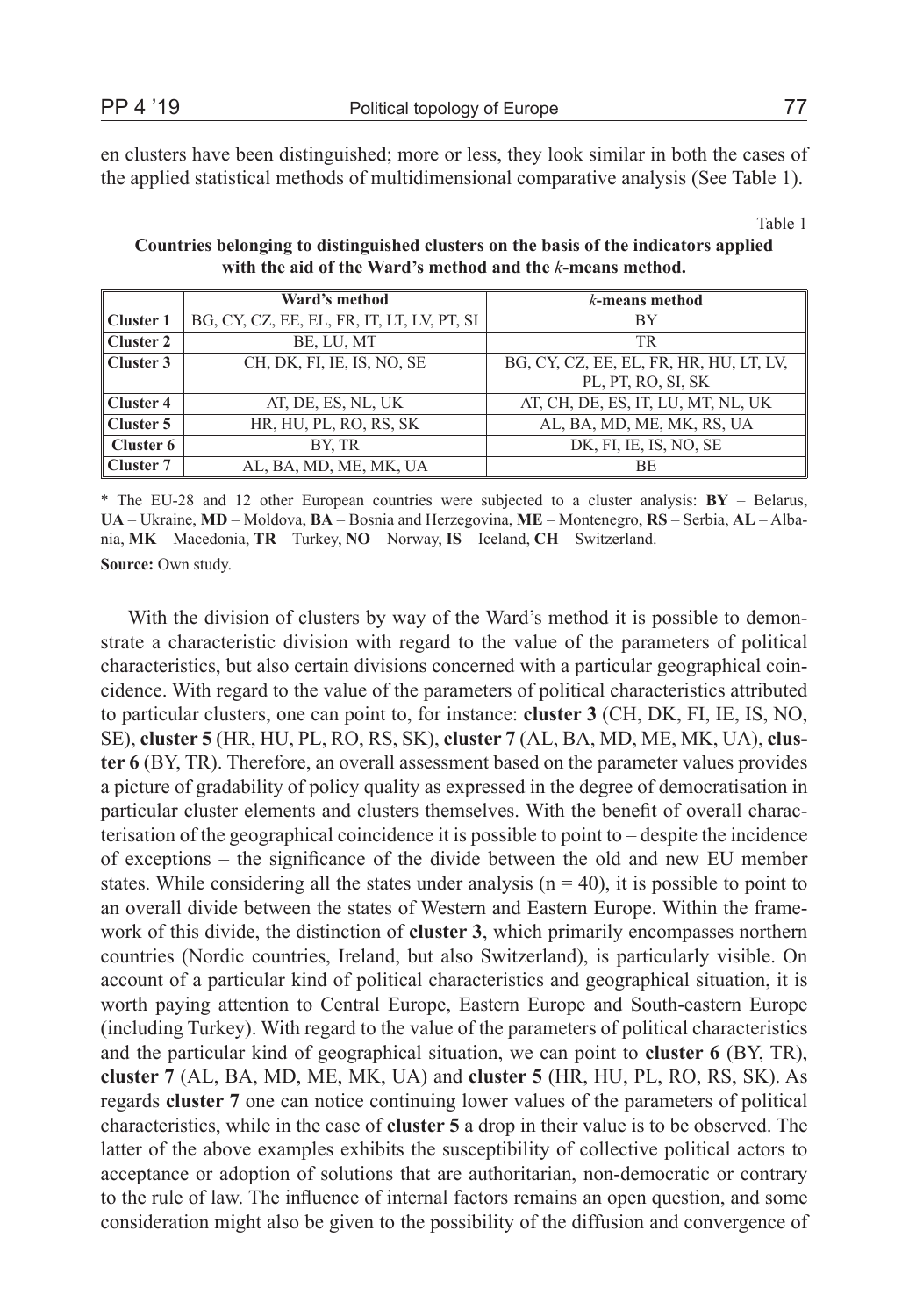hybrid democracies from the territory of South-eastern and Eastern Europe to Central Europe (Turkey, Russia, Belarus, Serbia, Hungary and Poland). At the same time, it is to be noted that in the juxtaposed clusters it is primarily formal and procedural mechanisms in contemporary democracies that are of a stable character, which does not imply that processes consisting in destabilisation of the democratic institutions and the rule of law are absent.

### 3.2. A statistical analysis of political characteristics

In order to perform a comparative analysis between the clusters for particular political characteristics, use was made of the Kruskal-Wallis test. On the basis of the obtained results, it is possible to conclude that there are substantial statistical differences across all the test variables. The biggest effect size of this kind has been observed for civil liberties, then functioning of government and political culture, while the smallest effect size has been achieved for political participation, electoral process and pluralism. Still, it is noteworthy that all the effects of this kind were of very big size and similar to one another (See Table 2). The analysis will also be supported with the results of basic descriptive statistics and interpretations of the box plots for the values of the parameters of political characteristics (See Appendix no. 1 and 2).

Table 2

| <b>Variables</b>                   | $Clus-$<br>ter 1<br>$(n = 15)$ | $Clus-$<br>ter <sub>2</sub><br>$(n = 4)$ | $Clus-$<br>ter 3<br>$(n=2)$ | $Clus-$<br>ter 4<br>$(n = 7)$ | Clus-<br>ter <sub>5</sub> | Clus-<br>ter 6 | Clus-<br>ter 7 | H     | P       | $\epsilon^2$ |
|------------------------------------|--------------------------------|------------------------------------------|-----------------------------|-------------------------------|---------------------------|----------------|----------------|-------|---------|--------------|
|                                    | М                              | М                                        | М                           | М                             | M                         | M              | M              |       |         |              |
| Electoral process<br>and pluralism | 24.23                          | 26.17                                    | 33.07                       | 24.00                         | 14.58                     | 1.50           | 5.50           | 30.01 | < 0.001 | 0.77         |
| Political partici-<br>pation       | 20.23                          | 13.33                                    | 35.07                       | 33.30                         | 8.67                      | 2.25           | 14.83          | 31.21 | < 0.001 | 0.80         |
| Political culture                  | 19.27                          | 29.67                                    | 36.86                       | 28.20                         | 9.75                      | 11.25          | 6.50           | 33.34 | < 0.001 | 0.85         |
| Civil liberties                    | 21.68                          | 27.50                                    | 35.43                       | 29.10                         | 10.58                     | 1.50           | 6.50           | 33.84 | < 0.001 | 0.87         |
| Functioning of<br>government       | 19.27                          | 31.83                                    | 35.57                       | 28.60                         | 13.75                     | 3.50           | 5.17           | 33.71 | < 0.001 | 0.86         |

**Analysis of the differences between the clusters in standard (***z-score***) values of the used indicators of political characteristics (Kruskal-Wallis test)**

**Source:** Own study.

An analysis of the differences between the clusters shows that the highest level of the mean rank for the individual political characteristics is to be found in cluster 3, which is mainly composed of the Nordic countries, but also includes Ireland and Switzerland. This comes to be reflected in the quality of policy and the level of democracy. A high level of the mean rank of political characteristics features in cluster 2 (BE, LU, MT) and cluster 4 (AT, DE, ES, NL, UK), which are for the most part composed of Western European countries and old EU member states. More often than not, these countries are characterised as stable in respect of the quality of policy and democratic consolidation.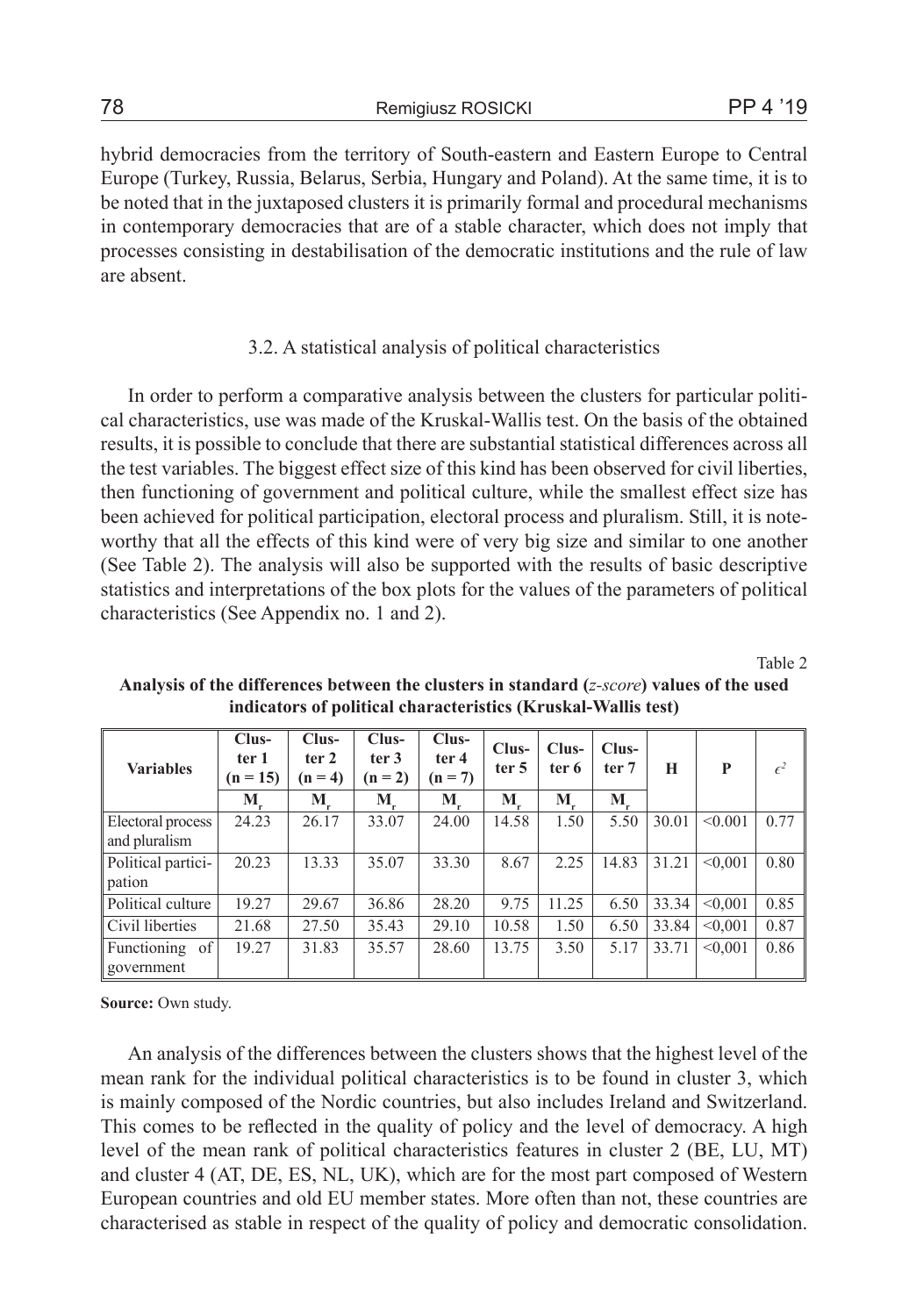A relatively low level of the mean rank of the characteristic of political participation is a visibly distinctive feature of cluster 2 in relation to cluster 4. This means that two Benelux countries and Malta, as a cluster, are distinguished by a lower level of their citizens' involvement in politics. Cluster 1 (BG, CY, CZ, EE, EL, FR, IT, LT, LV, PT, SI), which comprises geographically and culturally quite varied countries, is characterised by high levels of mean ranks of political characteristics, which are nevertheless considerably lower than those in clusters 2 and 4. By way of generalisation one might say that this cluster mainly includes Central European and Southern European countries. By applying a different division, one might also say that cluster 1 mainly includes some Latin countries, Central European countries and Baltic countries. Interpretation of this state of affairs may be twofold – on the one hand, the state may imply that there is a visible divide among the countries of the old EU, or it may mean some kind of diffusion and convergence of policy between the region of the Scandinavian countries and the region of the Baltic countries. In cluster 1, the characteristic of electoral process and pluralism is marked by the highest level of the mean rank, and it is not much higher than the level of the mean rank of this characteristic in cluster 4, not much lower than the mean rank of this characteristic in cluster 2, but markedly lower than the mean rank of this characteristic in cluster 3. It is noteworthy that within the provided descriptive statistics the value of the kurtosis for this political characteristic in cluster 1 is positive, and so it can be concluded that the scores are concentrated around the mean.

As regards the mean scores of the parameters of political characteristics, of special interest is cluster 5 (HR, HU, PL, RO, RS, SK), which mainly comprises some of the Central European countries and some of the Baltic countries. This group includes countries with demonstrated non-democratic tendencies or tendencies contrary to the rule of law typical of a democratic legal state, which can be exemplified by Poland and Hungary. This cluster characteristically features considerably lower levels of the mean ranks of particular political characteristics in comparison with clusters 1, 3 and 4, as well as 1. Compared with clusters 6 and 7, the levels of the mean rank of particular political characteristics are typically higher. However, there are some observable exceptions to this generalisation, e.g. cluster 6 is marked by a little higher level of the mean rank of political culture than cluster 5, while cluster 7 is marked by a higher level of the mean rank of political participation. This means that according to the mean value of the parameters, cluster 6 exhibits a lower level of quality with regard to such actions as perception of leadership, authority, democracy and public order, lower than the smallest cluster composed of two countries with an authoritarian and hybrid political system (Belarus and Turkey). Besides, according to the mean value of the parameters, cluster 6 shows a lower level of citizen participation in politics than the Balkan countries and Ukraine, which are included in cluster 7.

On account of the countries not reckoned among full and flawed democracies, cluster 6 exhibits the lowest levels of the mean ranks with regard to particular political characteristics in comparison with other clusters. An exception is the value of the mean rank with regard to the characteristic of political culture, which is higher than the one in cluster 5 and 7. However, the descriptive statistics shows that the value of arithmetic mean and the median value with regard to the characteristic of political culture in cluster 6 are higher, but also close to the corresponding values in cluster 5. But the kurtosis value for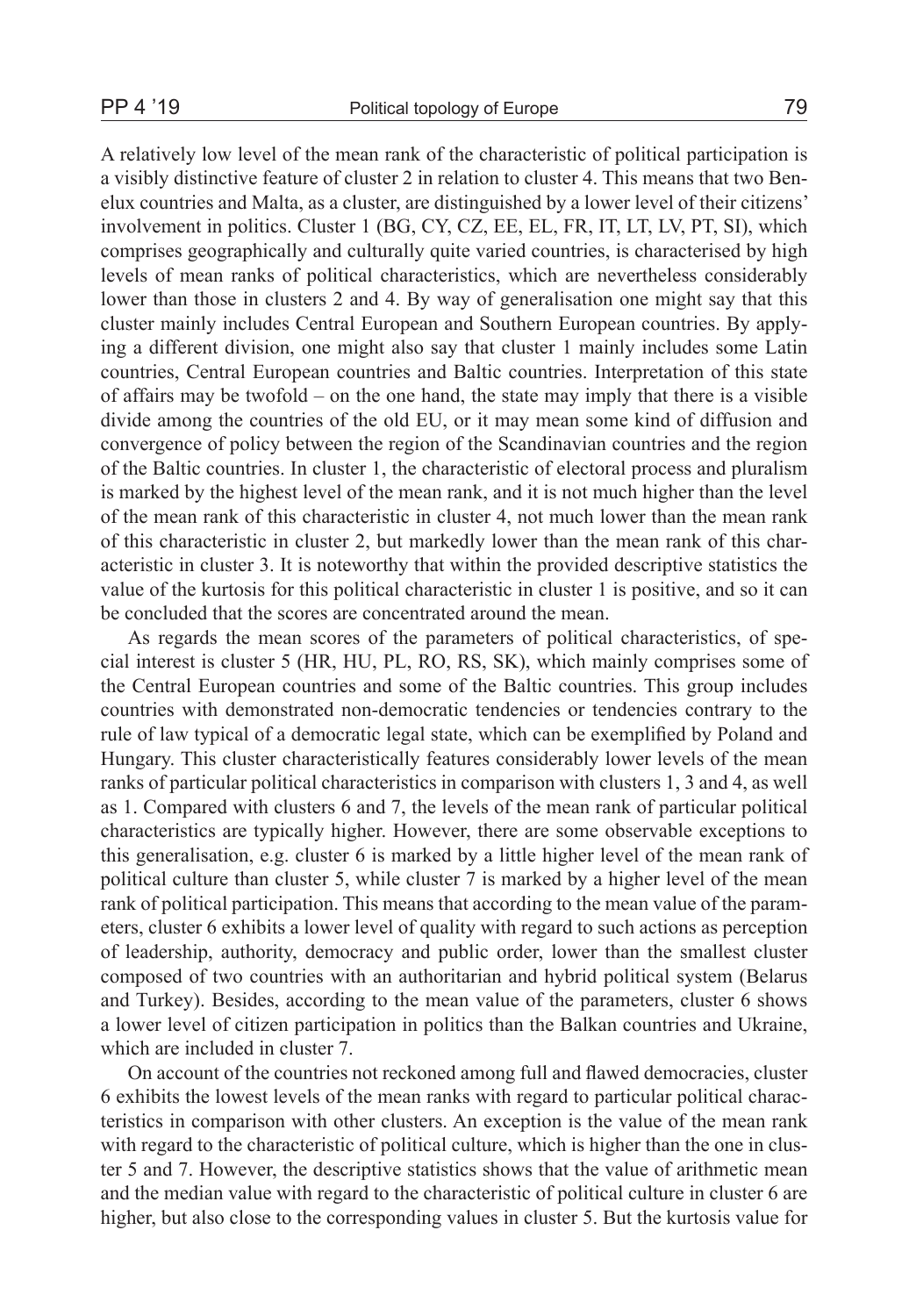this political characteristic in cluster 5 is negative, and so this cluster is characterised by a weak concentration of scores around the mean for this characteristic.

Cluster 7 is distinguished by the fact that the values of the mean ranks of particular political characteristics in comparison with clusters 1, 2, 3, 4 and 5 are typically low. Another distinguishing characteristic of this cluster is that the values of the mean ranks of particular political characteristics, in comparison with cluster 6, are higher. It is to be recognised that the distinguishing feature is a higher value of the mean rank for political participation in comparison with clusters 5 and 6. This can also be seen in descriptive statistics conducted for these clusters, because the arithmetic means and medians for the characteristic of political participation in clusters 5 and 6 are lower in comparison with the corresponding values of this political characteristic in cluster 7. Still, it is worth noting that the values of the kurtosis for this political characteristic in clusters 5 and 6 are negative, and so these cases exhibit a weak concentration of scores around the mean for this characteristic (in the case of cluster 6 there are not enough observations to generate the value of this parameter).

One should also take into consideration the results of the descriptive statistics conducted for all the countries under examination  $(n = 40)$ . On account of the fact that the countries under examination include the EU-28 member states, but also the countries whose political systems are referred to as hybrid and authoritarian, account should be made of both the scores of the mean values of political characteristics and kurtosis values. The highest arithmetic mean and median values were found for the characteristics of electoral process and pluralism and civil liberties. In both the cases the kurtosis values were found to be positive, and so the scores were considerably concentrated around the mean. Lower values of the arithmetic means and medians were found for the remaining political characteristics, their kurtosis values being negative, which proves a weak concentration of scores around the mean (See Appendix no. 1).

On account of the fact that the analysis drew on one of non-parametric tests, it is worth additionally illustrating the differences between the comparable clusters with the aid of box plots. This results from the fact that non-parametric tests do not juxtapose arithmetic means. But box plots present medians and deviations therefrom with regard to particular clusters (See Appendix no. 2).

The preliminary assumptions behind the analysis provided that a considerable number of the countries under examination are full or flawed democracies, and so it was presupposed that the characteristic of electoral process and pluralism is of lesser significance in differentiation. This political characteristic has the highest median value among all the political characteristics under examination. It is also noteworthy that for the thirty out of the forty countries the value of this indicator was above 9 points (out of the maximum 10). The highest median value with regard to this political characteristic is in cluster 3, and then in clusters 1, 2 and 4, which have equal values. Cluster 5 is not much different from the above clusters in respect of the median value. The box plots point to marked differences in this respect with regard to clusters 7 and 6. This is the most visible in cluster 6, which includes Belarus – classified as an authoritarian state according to the democracy assessment. Perforce, classification of a state as authoritarian will bear on the lowest level of the indicator of electoral process and pluralism among all the countries under examination  $(n = 40)$ . This cluster also shows a spread ranging widely between the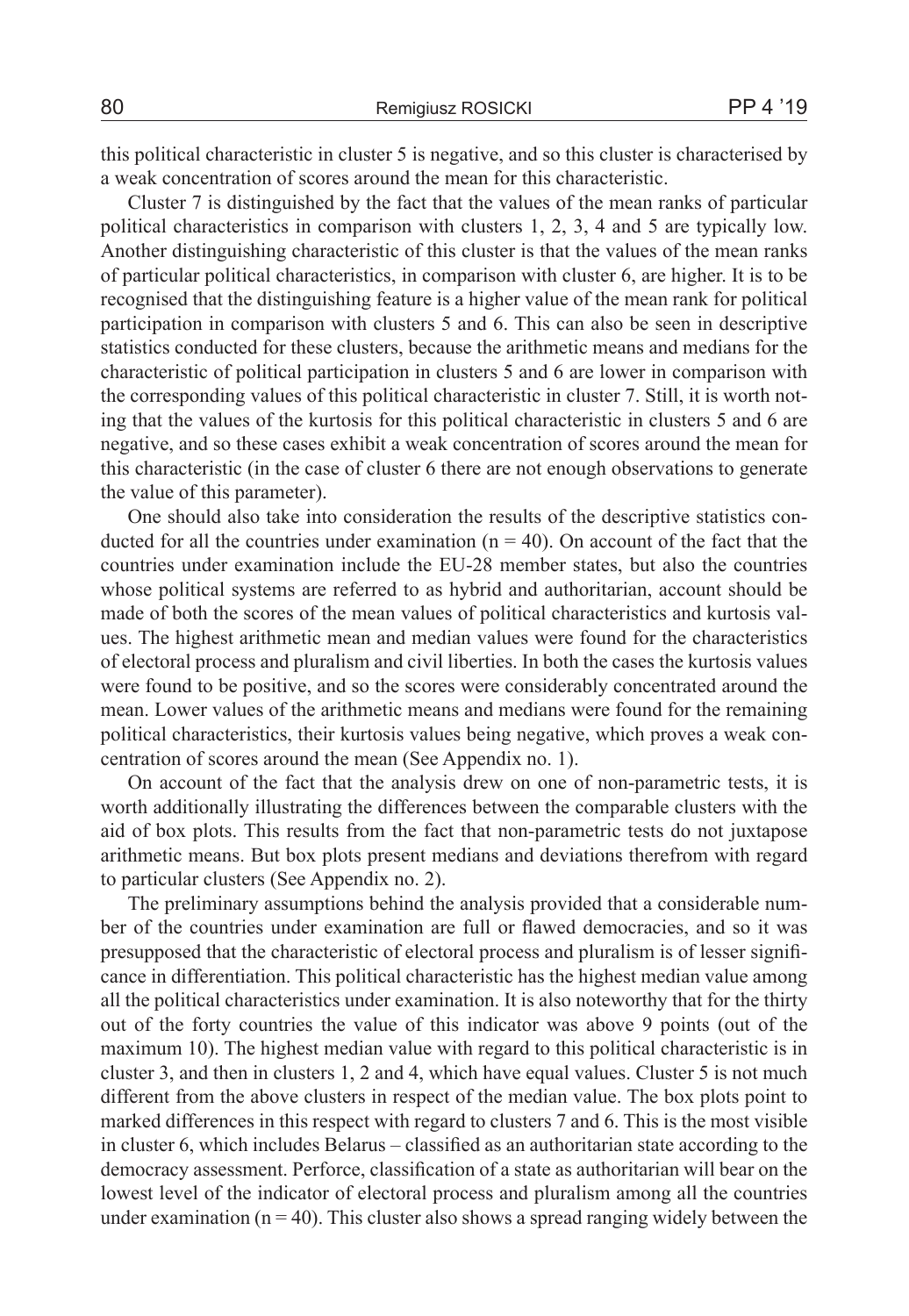lowest and the highest values of the characteristic, but it must be borne in mind that the cluster is not numerous. The median and arithmetic mean values with regard to all the observations ( $n = 40$ ) show that for more than half of the countries under examination the value of the characteristic of electoral process and pluralism is above the arithmetic mean. The kurtosis value in all the observations shows that the observations are highly concentrated around the mean.

While considering the characteristic of civil liberties for all the countries under analysis, it is to be pointed out that more than half of the countries under analysis have values of the characteristic above the average. The median value of the characteristic for all the countries under analysis is one of the two highest values among the five political characteristics under examination. The kurtosis value with regard to all the observations  $(n = 40)$  shows that the observations are considerably concentrated around the mean. While comparing individual countries, it is to be pointed out that the highest values of the characteristic of civil liberties are in Ireland, then Finland, Iceland, Luxembourg and Norway. The lowest values of this characteristic are in Belarus and Turkey. By way of generalisation, it must be concluded that the highest values of the characteristic are to be found in the Northern European countries, while the Western European countries are marked by high values of the characteristic. The low values of the characteristic, apart from the above-mentioned cluster 6 countries, are to be found in Central European countries and South-eastern European countries (cluster 5 and 7 countries). This comes to be reflected in the scale of the median values in the individual clusters. The highest values are registered, in the descending order, by cluster 3, 4, 2 and 1; lower values are registered by cluster 5 and 6, while the lowest value is to be found in cluster 7. Characteristically, the Baltic states and other Central European countries, which fall within cluster 1, show higher values of the characteristic of civil liberties in comparison with the Central European and South-eastern European countries in cluster 5 and 7. By and large, the values of the characteristic of civil liberties are comparable for clusters 5 and 7. The distinguishing feature of all the clusters in respect of this characteristic is the fact that they exhibit a wide-ranging spread of the highest values, and in the case of cluster 1 the spread of the lowest values is observably wider than in the case of the other clusters. As regards this characteristic, there is a visible split among the Central European and South-eastern European countries, which points to potentially negative diffusion and convergence of policy in general; e.g. this can be observed in the changing trend in the characteristic of civil liberties in such countries as Poland and Hungary – as for the latter country, the change set in earlier, and so the dynamics of this phenomenon is of a different character. For instance, the indicator of civil liberties in Poland in 2016 registered 8.24, while in 2018 it registered less, that is 7.65. If the low or declining level of freedom does not draw a response in the form of political participation or attitude to authority or leadership, then one might actually recognise that what we are having is a crisis of civil society.

While considering the box plot for the political characteristic of functioning of government, one needs to observe that the first three clusters with the highest median values are clusters 3, 2 and 4. As regards cluster 4, there is a visible spread of the values of this characteristic, which results, *inter alia*, from Spain (with the lowest value of the characteristic) belonging to this cluster and the Netherlands (with the highest value of the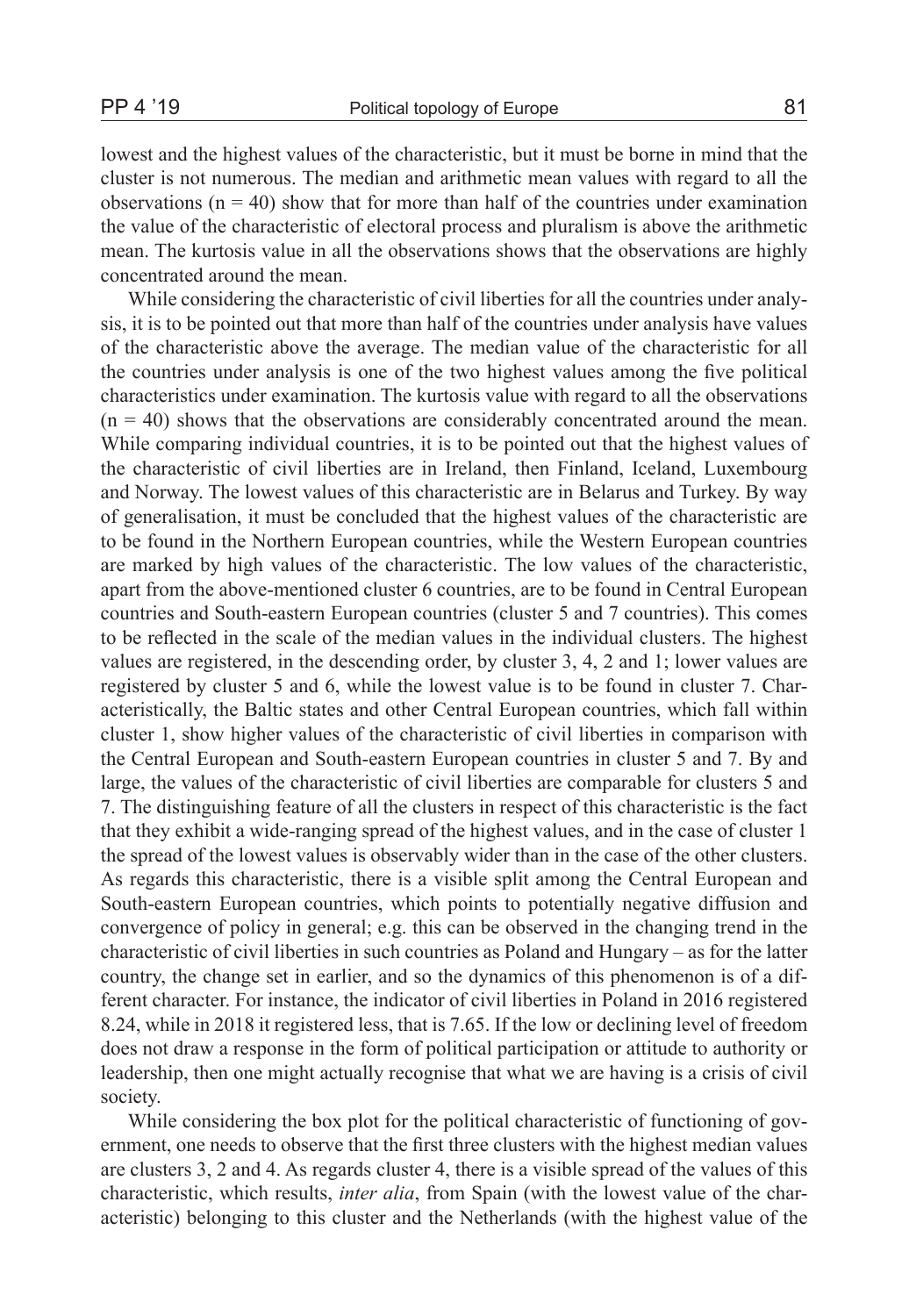characteristic). One can conclude that because of the value of the characteristic, Spain is closer to Portugal and Italy, but cluster 4 also includes other countries with not very high values of the characteristic of functioning of government. As regards the median value, cluster 1 is distant from both cluster 3, 2 and 4, but also from clusters 7 and 6. But it is close to cluster 5. Cluster 1 exhibits a distinct spread of the value of the characteristic of functioning of government. On the one hand there is Estonia (with the highest value of the characteristic), and on the other hand there is Greece (with the lowest value of the characteristic). Interestingly, in respect of the values of the characteristic, Estonia comes closer to the Northern European countries, while Greece is closer to other Balkan countries, e.g. Montenegro, Macedonia and Serbia. As regards cluster 5, the values of the characteristic of functioning of government are evenly distributed for Croatia, Hungary and Poland, and Slovakia (with the highest value of the characteristic) and Serbia (with the lowest value of the characteristic) are outlying observations. What is more, half of the observations in this cluster is marked by the values of the characteristic above the arithmetic mean.

While considering the characteristic of political culture for all the countries under analysis, it is to be pointed out that more than half of the countries under analysis have values of the characteristic above the arithmetic mean. The median value of the characteristic for all the countries under analysis is one of the two lowest values among the five political characteristics under examination. The kurtosis value with regard to all the observations  $(n = 40)$  shows that the observations are weakly concentrated around the mean. While comparing the individual countries, it should be pointed out that the highest values of the characteristic of political culture are exhibited by Ireland, Iceland, Norway and Sweden (Northern European countries), while the lowest values of the characteristic are exhibited by Bosnia and Herzegovina, and Macedonia. While comparing the clusters in respect of this political characteristic, it can be clearly seen that the highest scale of the mean value for the characteristic of political culture is exhibited by cluster 3, while the lowest scale – cluster 7.

The distinguishing feature of clusters 1, 2, 3 and 4 is the fact that the values of the characteristic of political culture are widely spread, while – apart from one case – they are not outlying observations. For instance, the lowest values of the characteristic are exhibited by: Bulgaria (in cluster 1, and it is an outlying observation), Belgium (in cluster 2), Finland (in cluster 3) and Austria (in cluster 4). While the first four clusters exhibit a wide spread of the lowest values of the political characteristic, clusters 5 and 7 exhibit a spread of the highest values of the characteristic. The countries marked by the highest values of the characteristic of political culture in clusters 5 and 7 include Hungary and Ukraine respectively. Still, these two observations are not outliers. In general, one can conclude that the lowest values of this characteristic appear in clusters 5 and 7, which is expressed in the lowest median values among the clusters under examination. While regarding these two clusters, analyses show that more than half of the observations exhibit the values of the characteristic of political culture below the arithmetic mean, regarding the kurtosis value for cluster 5, a considerable number of the scores are markedly distant from the mean, and in the case of cluster 7 the scores are considerably concentrated around the mean. A qualitative assessment of these data may indicate the susceptibility of the Central and South-eastern European countries to the tendencies towards the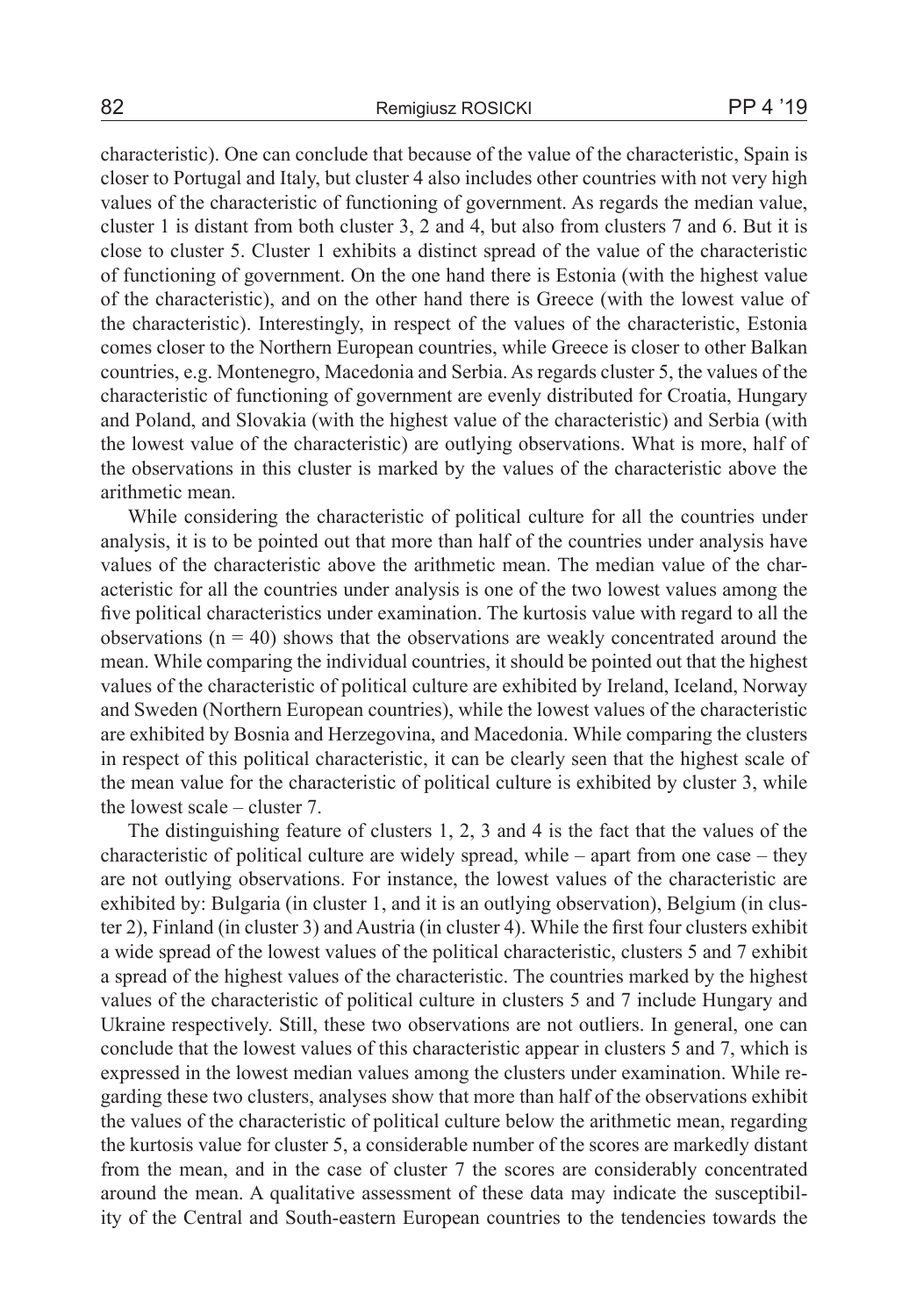destabilisation of democracy and rule of law institutions. The low values of the political characteristic concerned with the perception and acceptance of authority and democracy should be considered along with the scale of the characteristic of political participation. An appropriate attitude towards leadership and authority along with a lack of political participation may enable the processes of hybridisation of political systems in Central and South-eastern Europe.

While considering the characteristic of political participation according to the distribution in the box plots for all the countries under analysis, it should be noted that there are differences in the existing divisions between the clusters. The highest median values are still exhibited by the Northern and Western European countries (cluster 3 and 4), but the cluster 2 and 1 countries exhibit a much lower median value of the characteristic of political participation. What is more, if the extreme and outlying values were to be eliminated, then it is visible that the values of the characteristic of political participation in cluster 1, 2 and 3 are comparable, cluster 5 coming close. One might say that this political characteristic brings the Balkan, Latin, Central-European and Baltic countries closer to one another.

The part of the text concerned with the genetic interpretation of clustering takes a closer look at the discussion of the policy processes and changes in the context of the diffusion and convergence of political institutions. On the basis of the results of basic descriptive statistics and of the analysis of the differences between the clusters based on standardised values of the political characteristics, one may provide an interpretation illustrating policy diffusion and convergence from the geographical perspective. The lowest mean ranks of the political characteristics are exhibited by the countries of South and South-eastern Europe. Two countries located at opposite extremes (Belarus and Turkey), which belong to the same cluster, represent the lowest values of mean ranks of political characteristics. Then come the cluster 7 countries, which are located mainly in Southeastern Europe (excluding Ukraine), that is Albania, Bosnia and Herzegovina, Moldova, Montenegro and Macedonia. As we proceed, one needs to point to the countries in cluster 5, which includes countries situated in both South-eastern Europe and Central Europe, that is Croatia, Hungary, Poland, Romania, Serbia and Slovakia. Another group with the values of mean ranks of political characteristics is constituted by countries making up cluster 1. The countries in this cluster are geographically quite varied, chiefly some Latin and Central European countries, some Balkan and Baltic countries (Bulgaria, Cyprus, the Czech Republic, Estonia, Greece, France, Italy, Latvia, Lithuania, Portugal and Slovenia). Therefore, these are the countries that on the one hand did to fit in with the Western European countries (e.g. South European countries), while on the other hand they did not belong to the group of central, south-eastern and eastern European countries. This comes to be reflected in the literature analysing political culture with regard to geographical specificity (e.g. Greece, Italy and Spain). Apart from one common characteristic, the countries belonging to clusters 2 and 4 exhibit quite similar values of arithmetic means of the political characteristics obtained with the aid of descriptive statistics (bar one). Both the clusters include the Benelux countries (Belgium, Luxembourg and the Netherlands), central-western European countries (Austria and Germany), as well as Spain, Malta and the UK. The highest values of the mean parameters of political characteristics (obtained from the analysis of the differences between the clusters) and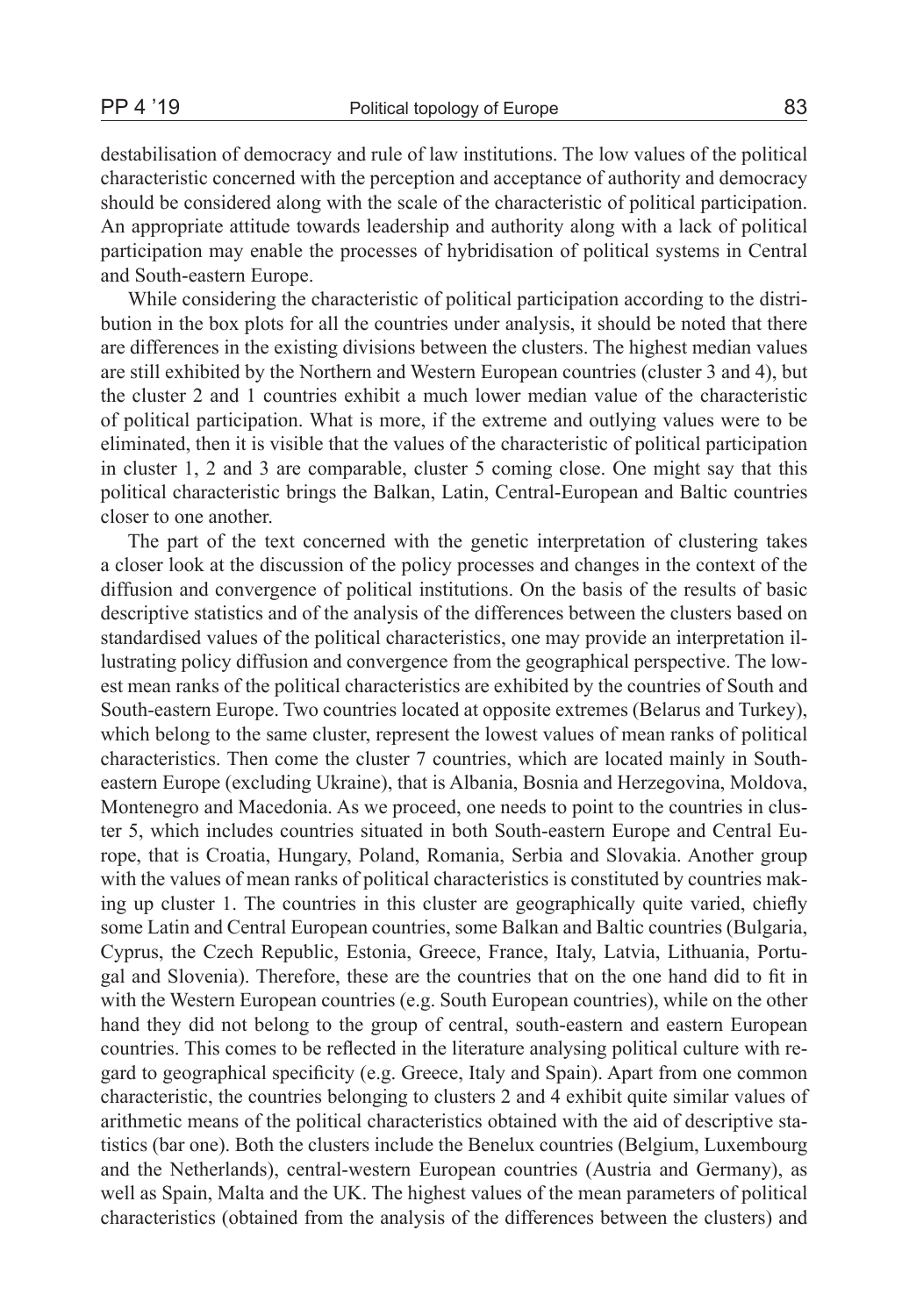the highest arithmetic means (obtained from the analyses of basic descriptive statistics) are exhibited by cluster 3, which chiefly comprises Nordic countries, but also Ireland and Switzerland. Therefore, one may conclude that going from east and south-east in Europe, the value of the political characteristics addressed in the presented study increases. From a geographical viewpoint, a certain hard core of higher quality policy-making in Europe is constituted by Benelux, central-western Europe, but above all northern Europe *sensu lato*.

On account of the verification of non-democratic tendencies as part of a possible diffusion from east and south-east in Europe, an analysis has been performed of the changes in the values of the political characteristics as one synthetic index presented by the Economist Intelligence Unit. The analysis includes only a selection of 40 countries and one which was not subjected to earlier statistical analysis, that is Russia (See Figure 1). Three Baltic countries exhibit a fairly stable value of the synthetic democracy index (a visible rise in Estonia), while in Poland and Hungary the democracy index shows a downward trend. Marked declines are to be observed in Russia and Turkey. As regards the assessment of non-democratic trends and changes contrary to the rule of law in Poland and Hungary, similar drops are to be seen in the indicators presented by the Bertelsmann Foundation (SGI – *Sustainable Governance Indicators*). For instance, as regards the indicator for the rule of law, Poland came down by 4.2 points, whereas as regards the indicator for civil rights and political liberties – the fall registered 3 points in 2014–2018  $($ the scale of  $1-10$  points $).<sup>1</sup>$  Despite a temporary rise in the value of the democracy index for Serbia and Montenegro, the period of 2016–2018 registered a drop. As regards Slovakia, following a period of certain stabilisation in the value of the democracy index in 2010–2016, there was a slight drop.



**Figure 1. Trends concerned with the change in the value of the democracy index in 2006–2018**

**Source:** Own study based on the Economist Intelligence Unit data.

<sup>1</sup> For more details on *Sustainable Governance Indicators* (SGI) see http://www.sgi-network.org.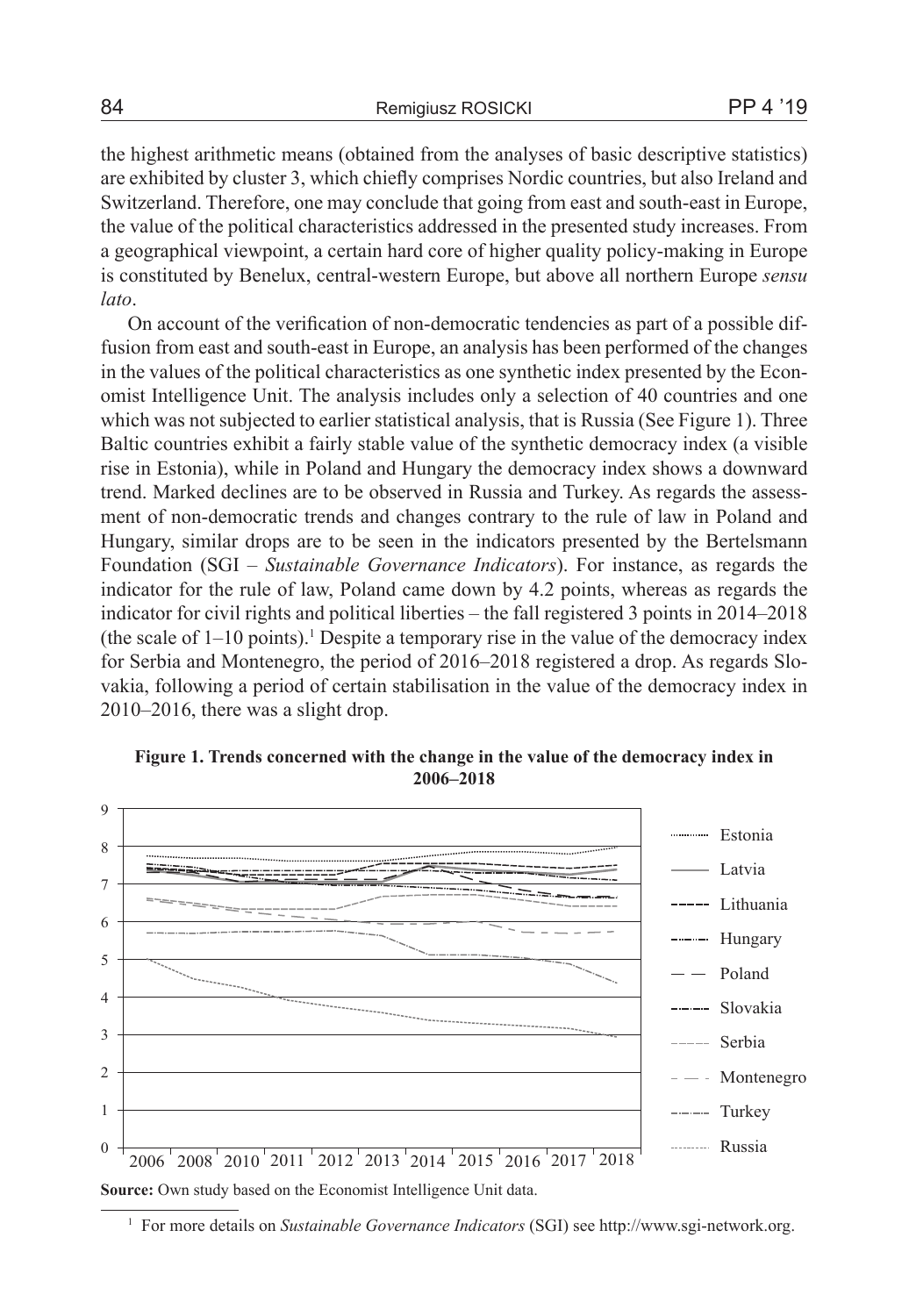With a view to verifying the possibility of demonstrating the existing ultra-factors (linear combinations of the observed variables), which might characterise all the countries under examination ( $n = 40$ ), a factor analysis has been performed (cf. Górniak, 1998, p. 83–102). In the first stage, an analysis was performed of the principal components for the five variables, that is five political characteristics. The Kaiser-Meyer-Olkin test result was 0.75, which means a satisfactory result. The Bartlett's test for sphericity proved statistically significant  $\chi$ 2(10) = 171.59; p < 0.001, and that is why a decision was made to attempt a dimensionality reduction for the test variables. But on account of the application of the scree plot and the Kaiser criterion, only one dimension was distinguished, where the cumulative percentage of explained variance was 75.69%. And for this reason, no transformation of the principal components in the variable space was performed, which would make it possible to obtain the simplest interpretable component structure. Besides, in connection with pointing to one dimension in the analysis of the principal components, no further interpretation of the data in the text was undertaken.

#### **Conclusion**

The objective scope of the analysis in the text covers two spatial dimensions of policy. The first one is of a theoretical character; in this dimension a loose reference was made to K. Lewin's field theory, the effect being an approach to policy-making as a field of policy. Main areas of the policy field were pointed to according to the significance of the impact of the individual policy elements. The individual areas are represented accordingly by the five political characteristics, which in turn are represented by the values of the parameters. The characteristics representative of policymaking include: (1) electoral process and pluralism, (2) functioning of government, (3) political participation, (4) political culture, (5) civil liberties. The other of the analysed spatial dimensions is concerned with the relation between the characteristics of political actors and their special kind of geographical coincidence. Hence, one might say that the above-enumerated political characteristics are subject to ontological reduction and generalisation in the sense that they can characterise collective political actors such as societies and states. Therefore, the behaviour of collective political actors is a function of the field of policy and each one of its areas.

In order to elaborate the research problem, the text features the following research questions related to the hypotheses subjected to verification:

### **(1)** *Which of the characteristics of policy will determine the division of state entities according to a special type of clusters?*

To begin with, it was assumed that specific parameters representing political characteristics, used in statistical analysis, would be of greater or lesser significance for the division of states according to a particular type of clusters (**H1**).

From a statistical point of view, given the Kruskal-Wallis test results, statistically significant differences were established for all the test political characteristics. The biggest differences were established for the characteristic of civil liberties, then functioning of government and political culture, whereas smaller differences were found in the case of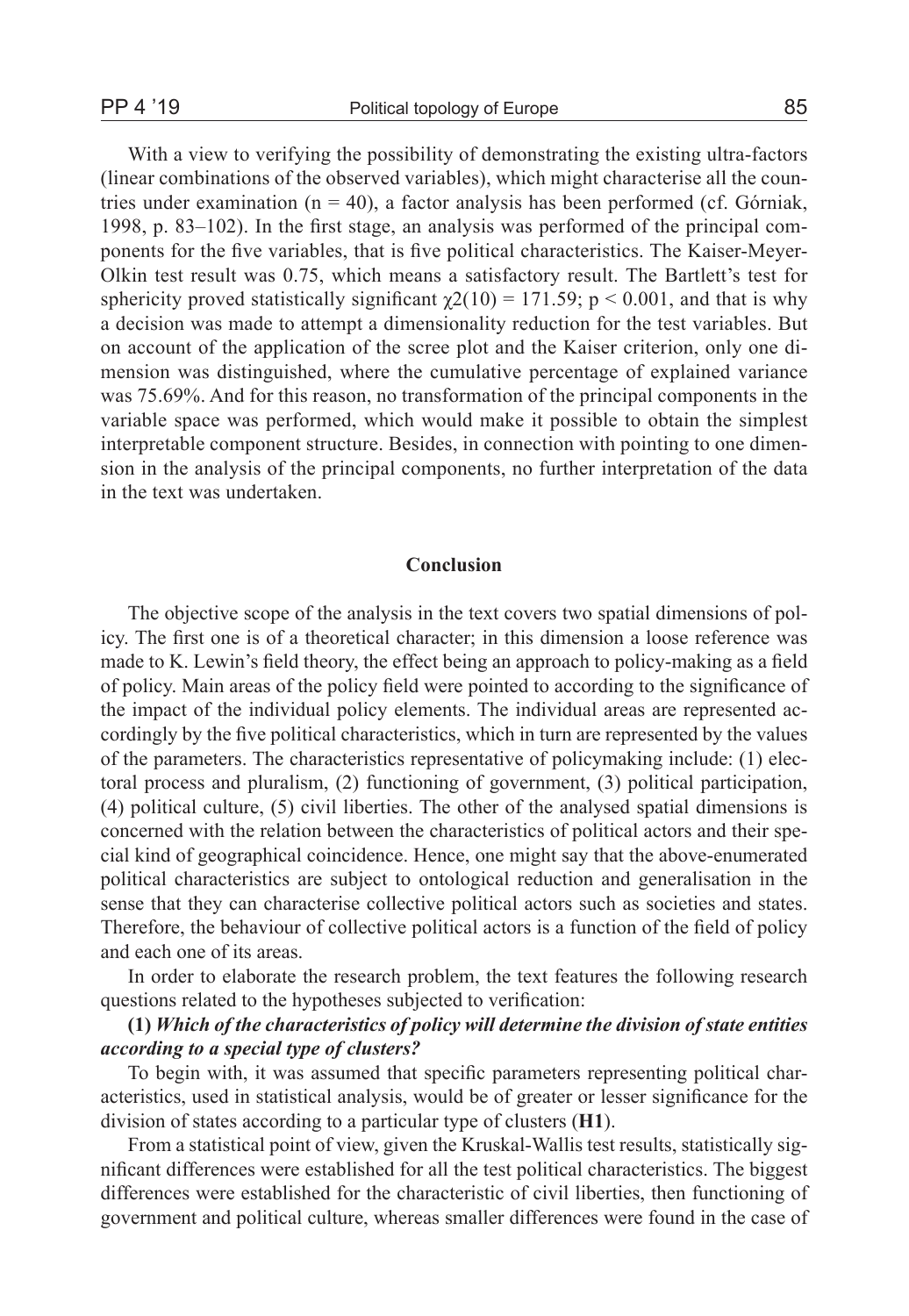political participation and electoral process and pluralism. Still, it must be noted that all the effects were of big size and similar to one another.

On the basis of the performed basic descriptive statistics for all the analysed countries  $(n = 40)$ , it must be pointed out that the highest median values are those, in descending order, of the following political characteristics: (1) electoral process and pluralism, (2) civil liberties, (3) political culture, (4) functioning of government and (5) political participation.

An analysis of the principal components resulted in distinguishing only one dimension. Since only one principal component was distinguished, no additional rotated component matrix was applied, nor further interpretation of the data was undertaken in the text.

(**H 1.1**): On account of the fact that the majority of countries under examination are referred to as full democracies or flawed democracies, it was assumed that the characteristic of electoral process and pluralism is of lesser significance in country differentiation ( $n = 40$ ).

On the basis of the basic descriptive statistics and interpretations of the box plots it is to be concluded that in the case of this political characteristic there is lower differentiation between the clusters than in the case of the other political characteristics. This means that the first five clusters exhibit comparable median values for the characteristic of electoral process and pluralism, while the last two clusters are markedly distinct from them, especially cluster 6.

(**H 1.2**): On account of the fact that full democracies or flawed democracies can feature varying levels of civil liberties, it was assumed that the characteristic of civil liberties is of great significance in the differentiation of the countries under examination ( $n = 40$ ).

On the basis of the basic descriptive statistics and interpretations of the box plots it is to be concluded that in the case of this political characteristic there is higher differentiation between the clusters than in the case of the characteristic of electoral process and pluralism. Still, the median values of this characteristic in cluster 1, 2, 3 and 4 are very high or high, and are comparable to one another. The lower median values of the characteristic of electoral process and pluralism, while they are comparable, are exhibited by cluster 5 and 7. In respect of the scale of the value of the characteristic, the most outlying cluster is cluster 6.

(**H 1.3**): On account of the fact that there are reports of antidemocratic tendencies in various types of democracies and non-democratic states, it was assumed that the characteristics of functioning of government and political culture are of great significance for the differentiation of the countries under examination  $(n = 40)$ .

On the basis of the basic descriptive statistics and interpretations of the box plots it is to be concluded that in the case of the characteristic of functioning of government there is higher differentiation between the clusters than in the case of the characteristic of electoral process and pluralism. There is also a difference when compared with the distribu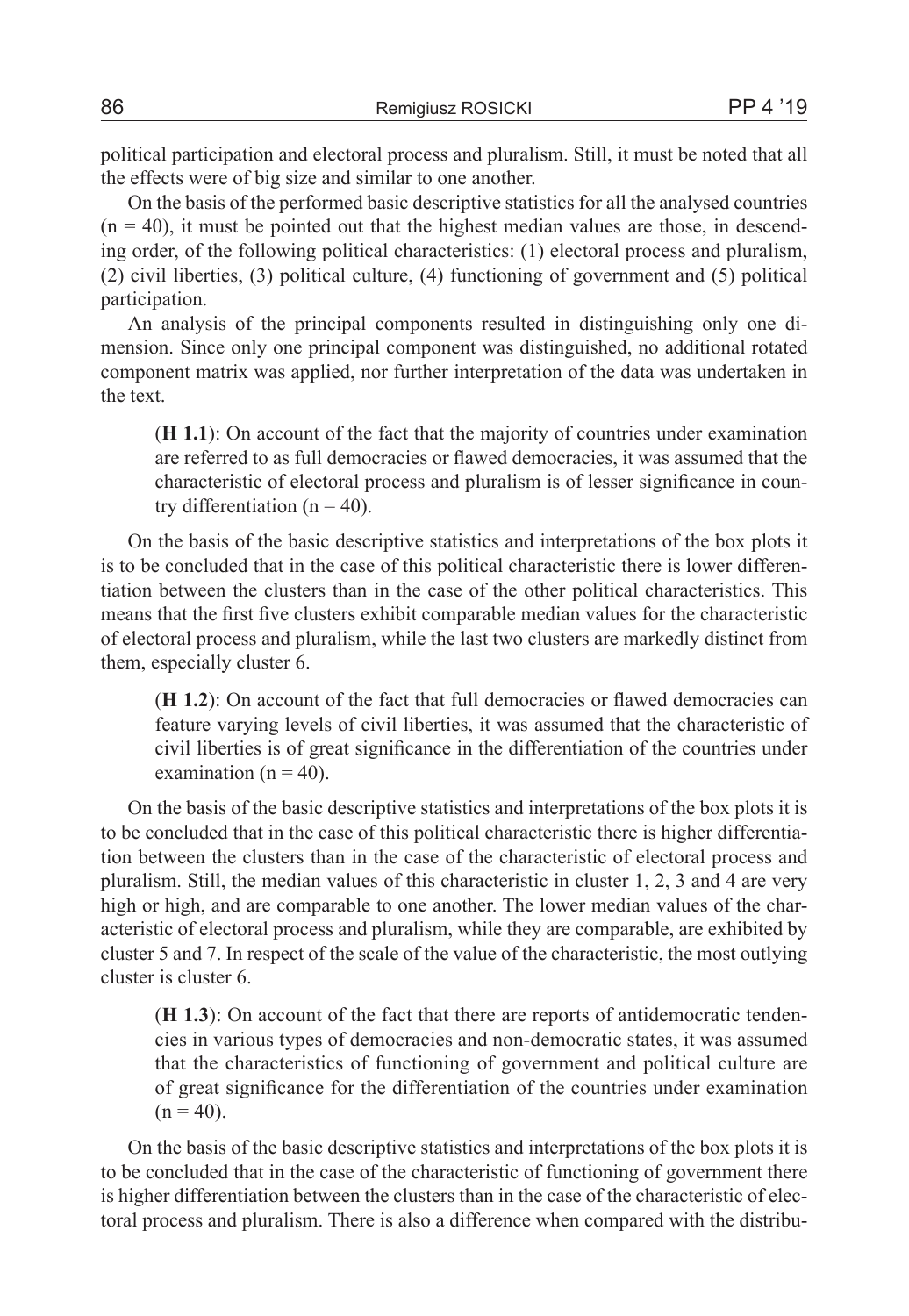tion of clusters for the characteristic of civil liberties. As regards the scale of the value of the characteristic of functioning of government, clusters 2 and 3 are the closest to each other. Characteristically, the spread of the values of the characteristic of functioning of government in cluster 4 matches the spread of the values of the characteristics in cluster 3, 2 and 1. The spread of the values of the characteristics in cluster 1 matches the spread of the values of the characteristics in cluster 4 and 2, including the range of the outlier in cluster 3. Besides, the spread of the values of the characteristics in cluster 1 matches the values in cluster 5 and the highest values in cluster 7. Still, given the scale of the median values for clusters 6 and 7 one can conclude that they are comparable with regard to each other, and outlying with regard to other clusters.

As regards the characteristic of political culture it was concluded that the high scales of the median values are exhibited by cluster 3 and 2, which can be recognised as comparable. Clusters 1 and 4 are characterised by lower, yet comparable median values. The lowest, though comparable, median values are exhibited by cluster 5, 6 and 7. While the first four clusters exhibit a wide spread of the lowest values of the characteristic of political culture, clusters 5 and 7 exhibit a spread of the highest values of the characteristic.

## **(2)** *Will political characteristics determine the division of particular state entities according to a special type of geographical division?*

At the beginning it was assumed that the application, in statistical analysis, of the indicated parameters representing specific political characteristics would result in a general division into Western European, Eastern European and South-Eastern European countries; it is also to be assumed that there will be a general division into Northern European and Southern European countries (**H2**).

With the aid of the cluster analysis method, the countries were divided according to the similarity between political characteristics; the countries were also divided according to a special kind of geographical division. The general outline of the North-South and West-East divide is reflected in the study, but it is more nuanced. With regard to the West-East divide we can distinguish: (I) Western Europe (more precisely: mainly cluster 3 and 4) and Northern Europe (more precisely: mainly cluster 3 – Nordic countries), (II) Central Europe (more precisely: mainly cluster 5) and South-eastern Europe (more precisely: mainly cluster 7). Undoubtedly, clusters 1 and 7 are varied with regard to the geographical aspect. In the former case we are dealing with a cluster composed principally of Latin, central-European and Baltic countries. In the latter case, the cluster includes countries that in the examined area are easternmost.

As regards the North-South divide, the most distinct example is the difference between the scale of the values of the political characteristics in cluster 3 (Nordic countries) and cluster 7 (Balkan countries).

It appears that spatial diffusion and convergence of hybrid democracies or nondemocratic tendencies from the area of South-Eastern and Eastern Europe to Central Europe (e.g. Turkey, Russia, Belarus, Serbia, Hungary and Poland) requires further analysis. A similar stipulation must be made in connection with possible spatial diffusion and convergence of political institutions between Scandinavian and Baltic countries.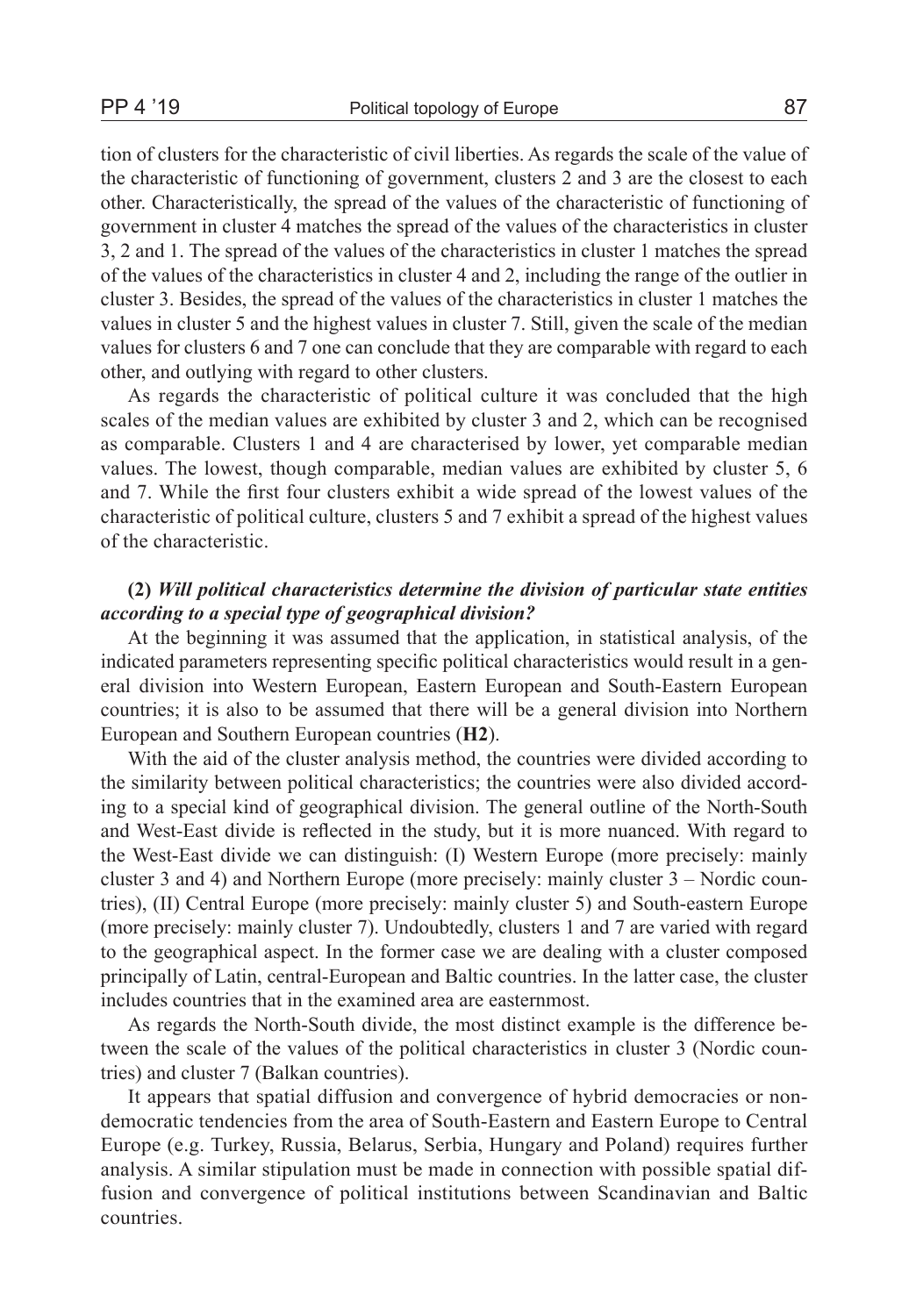## **Appendix no. 1. Basic descriptive statistics for political characteristics**

| <b>Variables</b>                | M    | Me   | <b>SD</b> | Sk.     | Kurt.   | Min  | Max   |
|---------------------------------|------|------|-----------|---------|---------|------|-------|
| Electoral process and pluralism | 8.71 | 9.58 | 1.83      | $-2.59$ | 7.86    | 0.92 | 10.00 |
| Political participation         | 6.78 | 6.67 | 34        | 0.21    | $-0.49$ | 3.89 | 10.00 |
| Political culture               | 6.74 | 6.88 | l.87      | 0.26    | $-0.89$ | 3.75 | 10.00 |
| Civil liberties                 | 8.10 | 8.53 | .66       | $-2.13$ | 5.60    | 2.35 | 10.00 |
| Functioning of government       | 6.85 | 6.79 | .85       | $-0.32$ | $-0.48$ | 2.86 | 9.64  |

### **Basic descriptive statistics for political characteristics of all the countries (n = 40)**

## **Basic descriptive statistics for political characteristics in Cluster 1 based on Ward's**

| division $(n = 11)$             |      |      |           |         |         |      |      |  |  |  |
|---------------------------------|------|------|-----------|---------|---------|------|------|--|--|--|
| <b>Variables</b>                | M    | Me   | <b>SD</b> | Sk.     | Kurt.   | Min  | Max  |  |  |  |
| Electoral process and pluralism | 9.51 | 9.58 | 0.17      | $-1.92$ | 2.04    | 9.17 | 9.58 |  |  |  |
| Political participation         | 6.67 | 6.67 | 0.70      | 0.36    | $-0.45$ | 5.56 | 7.78 |  |  |  |
| Political culture               | 6.42 | 6.88 | 0.80      | $-2.04$ | 4.16    | 4.38 | 6.88 |  |  |  |
| Civil liberties                 | 8.58 | 8.53 | 0.37      | $-0.03$ | $-0.43$ | 7.94 | 9.12 |  |  |  |
| Functioning of government       | 6.69 | 6.43 | 0.80      | 0.41    | 0.17    | 5.36 | 8.21 |  |  |  |

### **Basic descriptive statistics for political characteristics in Cluster 2 based on Ward's**  division  $(n = 3)$

| Variables                       | M    | Me   | <b>SD</b> | Sk.     | Kurt. | Min  | Max   |
|---------------------------------|------|------|-----------|---------|-------|------|-------|
| Electoral process and pluralism | 9.58 | 9.58 | 0.42      | 0.04    |       | 9.17 | 10.00 |
| Political participation         | 5.93 | 6.11 | 0.85      | $-0.93$ |       | 5.00 | 6.67  |
| Political culture               | 8.13 | 8.75 | 1.08      | $-1.73$ |       | 6.88 | 8.75  |
| Civil liberties                 | 9.02 | 8.82 | 0.61      | 1.31    |       | 8.53 | 9.71  |
| Functioning of government       | 8.69 | 8.93 | 0.42      | $-1.73$ |       | 8.21 | 8.93  |

## **Basic descriptive statistics for political characteristics in Cluster 3 based on Ward's**  division  $(n = 7)$

| <b>Variables</b>                | M    | Me    | <b>SD</b> | Sk.     | Kurt.   | Min  | Max   |
|---------------------------------|------|-------|-----------|---------|---------|------|-------|
| Electoral process and pluralism | 9.82 | 10.00 | 0.22      | $-0.37$ | $-2.80$ | 9.58 | 10.00 |
| Political participation         | 8.57 | 8.33  | 0.71      | 1.59    | 3 1 7   | 7.78 | 10.00 |
| Political culture               | 9.64 | 10.00 | 0.49      | $-113$  | 0.34    | 8.75 | 10.00 |
| Civil liberties                 | 9.54 | 9 7 1 | 0.33      | $-0.24$ | $-1.27$ | 9.12 | 10.00 |
| Functioning of government       | 9.13 | 9.29  | 0.61      | $-1.84$ | 3.80    | 7.86 | 9.64  |

### **Basic descriptive statistics for political characteristics in Cluster 4 based on Ward's**  division  $(n = 5)$

| <b>Variables</b>                | м    | Me   | <b>SD</b> | Sk.     | Kurt.   | Min  | Max  |
|---------------------------------|------|------|-----------|---------|---------|------|------|
| Electoral process and pluralism | 9.50 | 9.58 | 0.18      | $-2.24$ | 5.00    | 9.17 | 9.58 |
| Political participation         | 8.22 | 8.33 | 0.25      | $-2.24$ | 5.00    | 7.78 | 8.33 |
| Political culture               | 7.63 | 7.50 | 0.52      | $-0.49$ | $-0.67$ | 6.88 | 8.13 |
| Civil liberties                 | 9.06 | 9.12 | 0.25      | 0.47    | $-0.73$ | 8.82 | 9.41 |
| Functioning of government       | 8.07 | 7.86 | 0.86      | 0.60    | $-0.92$ | 7.14 | 9.29 |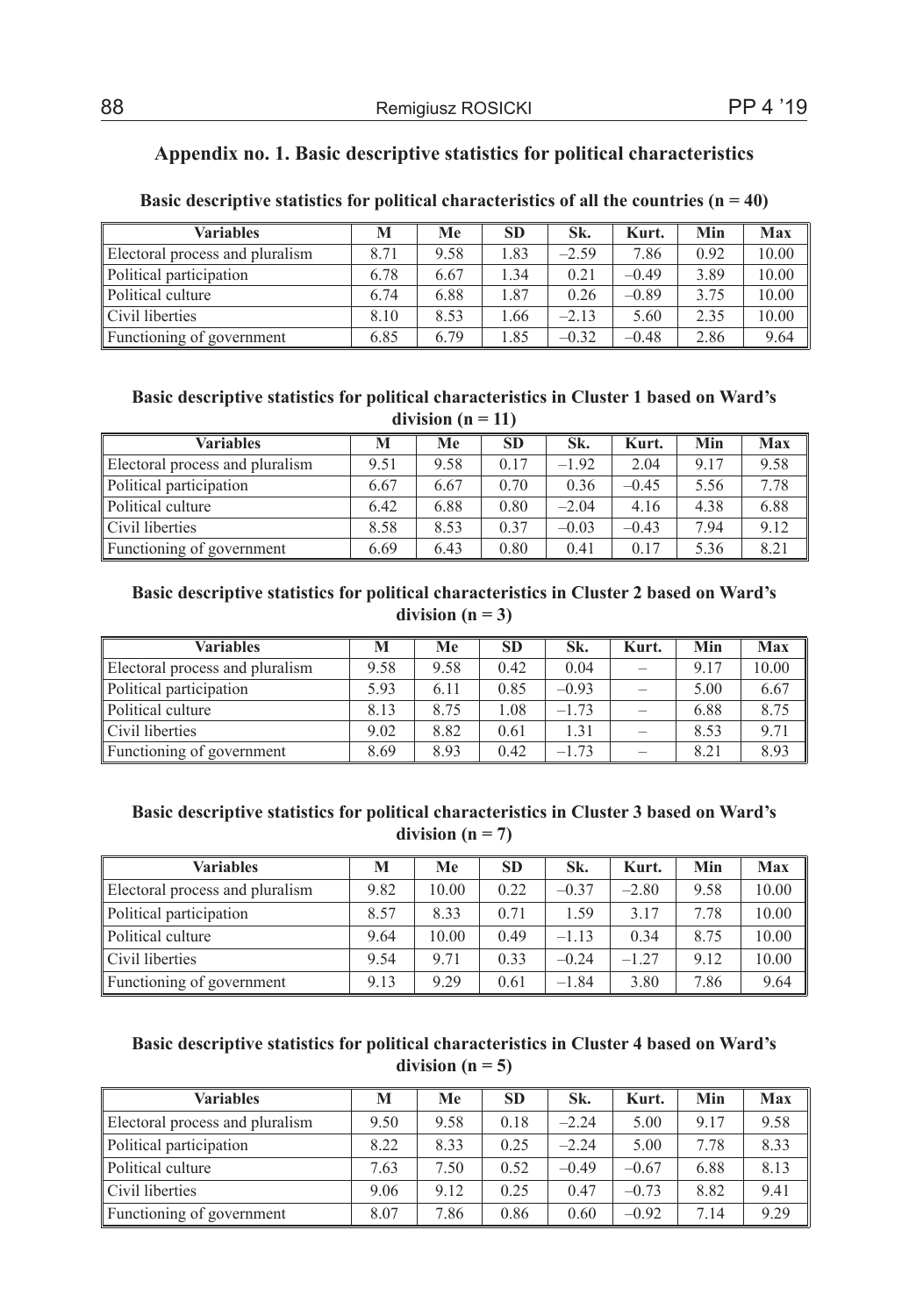#### **Basic descriptive statistics for political characteristics in Cluster 5 based on Ward's**  division  $(n = 6)$

| <b>Variables</b>                |      | Me   | SD   | Sk.     | Kurt.   | Min  | Max  |
|---------------------------------|------|------|------|---------|---------|------|------|
| Electoral process and pluralism | 9.02 | 9.17 | 0.46 | $-0.86$ | 0.95    | 8.25 | 9.58 |
| Political participation         | 5.56 | 5.56 | 0.50 | $-0.02$ | $-1.88$ | 5.00 | 6.11 |
| Political culture               |      | 5.00 | 0.73 | 0.67    | -0.46   | 4.38 | 6.25 |
| Civil liberties                 | 7.45 | 7.50 | 0.36 | 0.07    | $-1.59$ | 7.06 | 7.94 |
| Functioning of government       | 6.01 | 6.07 | 0.48 | 0.47    | .34     | 5.36 | 6.79 |

### **Basic descriptive statistics for political characteristics in Cluster 6 based on Ward's**  division  $(n = 2)$

| Variables                       |      | Мe   | SD.  | эĸ. | Kurt. | Min  | Max  |
|---------------------------------|------|------|------|-----|-------|------|------|
| Electoral process and pluralism | 271  |      | 2.53 |     |       | 0.92 | 4.50 |
| Political participation         | 4.45 | 4.45 | 0.78 |     |       | 3.89 | 5.00 |
| Political culture               | 5.32 | 5.32 | 0.45 |     |       | 5.00 | 5.63 |
| Civil liberties                 | 2.35 | 2.35 | 0.00 |     |       | 2.35 | 2.35 |
| Functioning of government       | 3.93 | 3.93 |      |     |       | 2.86 | 5.00 |

### **Basic descriptive statistics for political characteristics in Cluster 7 based on Ward's**  division  $(n = 6)$

| Variables                       |      | Мe   | SD   | Sk.     | Kurt.   | Min  | Max  |
|---------------------------------|------|------|------|---------|---------|------|------|
| Electoral process and pluralism | 6.56 | 6.50 | 0.41 | 0.29    | $-1.73$ | 6.08 | 7.08 |
| Political participation         | 6.11 | 6.11 | 0.50 | 0.02    | $-1.88$ | 5.56 | 6.67 |
| Political culture               | 4.59 | 4.38 | 0.94 | .26     | .52     | 3.75 | 6.25 |
| Civil liberties                 | 6.82 | 6.91 | 0.57 | 0.16    | $-0.84$ | 6.18 | 7.65 |
| Functioning of government       | 4.37 | 4.68 | .06  | $-0.64$ | $-1.72$ | 2.93 | 5.36 |

# **Appendix no. 2. Box plots illustrating distribution of political characteristics in individual clusters**

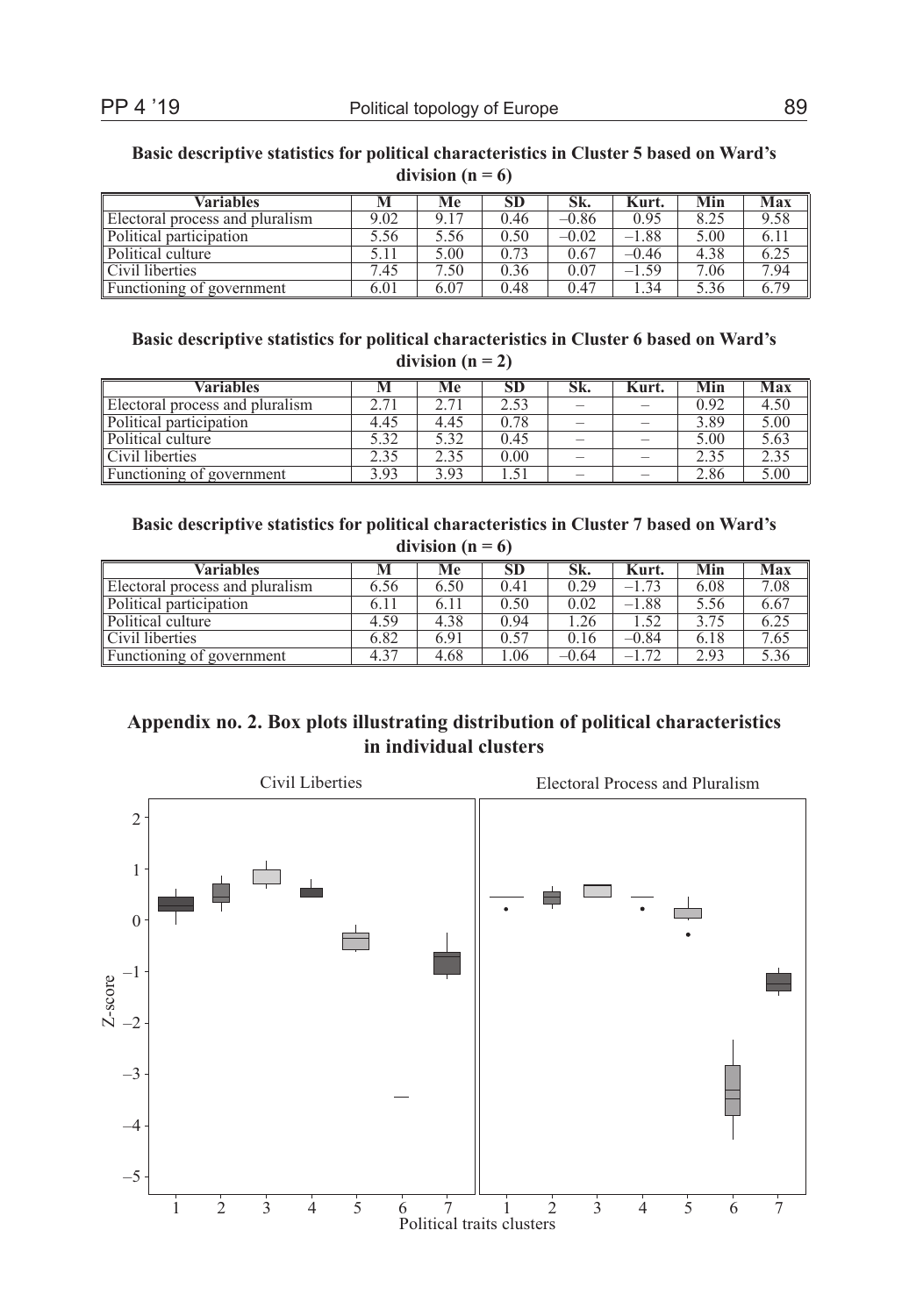

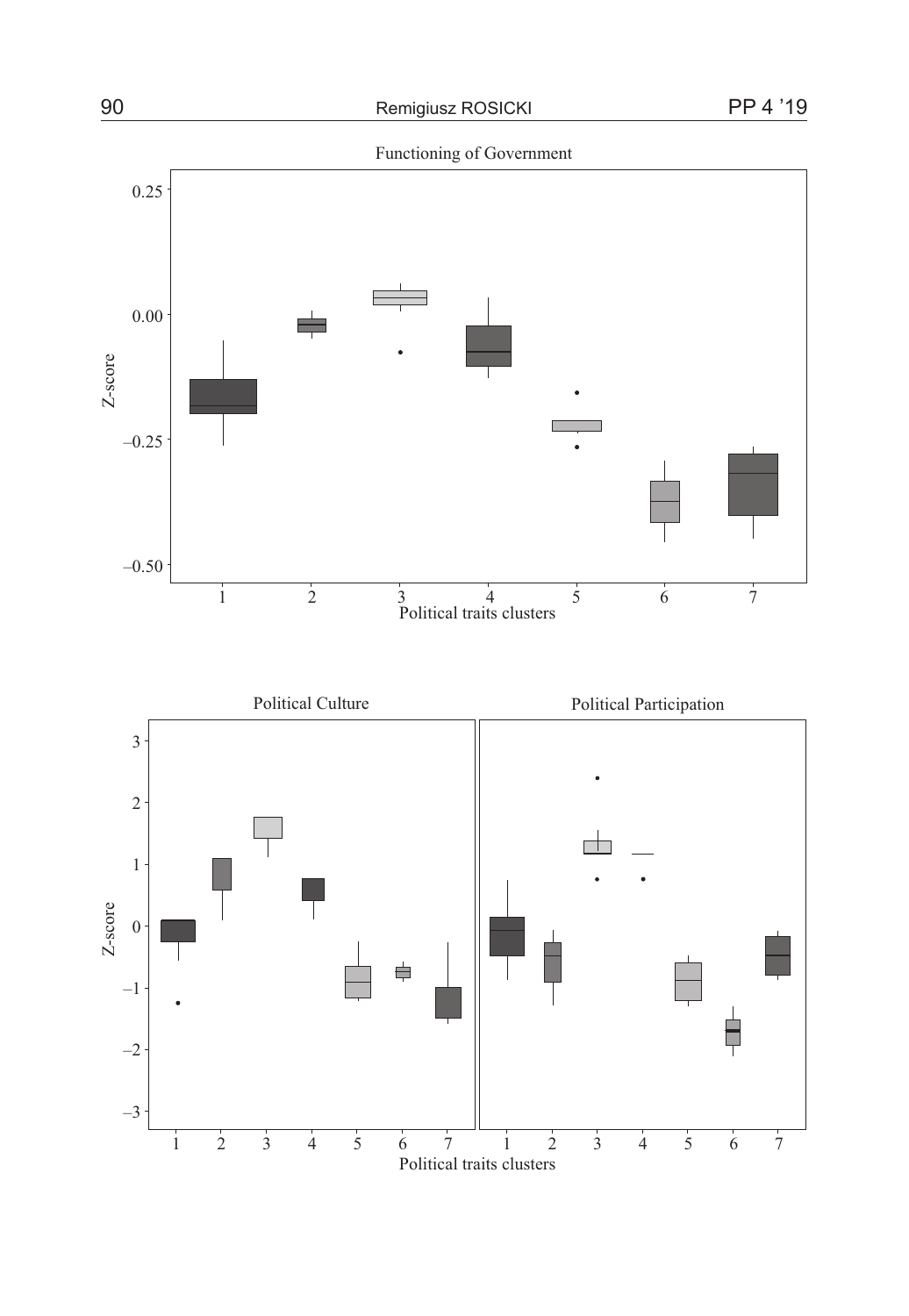#### **Bibliography**

- *Analiza skupień* (2019), https://www.statsoft.pl/textbook/stathome\_stat.html?http%3A%2F%2Fwww. statsoft.pl%2Ftextbook%2Fstcluan.html, 24.08.2019.
- Almond G. A., Verba S. (1963), *The Civic Culture: Political Attitudes and Democracy in Five Nations*, Princeton University Press, Princeton.
- Ambrosio T. (2010), *Constructing a Framework of Authoritarian Diffusion: Concepts, Dynamics, and Future Research*, "International Studies Perspectives", vol. 11, issue 4.
- Antoszewski A. (1998), *Współczesne teorie demokracji*, in: *Studia z teorii polityki*, vol. II, eds. A. W. Jabłoński, L. Sobkowiak, UWr, Wrocław.
- Antoszewski A. (1999), *Reżim polityczny*, in: *Studia z teorii polityki*, vol. I, eds. A. W. Jabłoński, L. Sobkowiak, UWr, Wrocław.
- Bank A., Weyland K. (eds.) (2018), *Authoritarian Diffusion and Cooperation: Interests vs. Ideology*, Routledge, London.
- Bennett C. J. (1991), *What is policy convergence and what causes it?*, "British Journal of Political Science", vol. 21, no. 2.
- von Beyme K. (1992), *Die politischen Theorien der Gegenwart: Eine Einführung*, Westdeutscher Verlag, Opladen.
- Brinks D., Coppedge M. (2006), *Diffusion Is No Illusion*, "Comparative Political Studies", vol. 39, no. 4.
- *Democracy Index 2018: Me too? Political participation, protest and democracy* (2019), The Economist Intelligence Unit, Londin–New York.
- Formisano R. P. (2001), *The Concept of Political Culture*, "The Journal of Interdisciplinary History", vol. 31, no. 3.
- Gel'man V., Lankina T. (2008), *Authoritarian versus democratic diffusions: Explaining institutional choices in Russia's local government*, "Post-Soviet Affairs", vol. 24, no. 1.
- Gleditsch K. S., Ward M. D. (2006), *Diffusion and the International Context of Democratization*, "International Organization", vol. 60, issue 4.
- Górniak J. (1998), *Analiza czynnikowa analiza głównych składowych*, "ASK", no. 7.
- Hall C. S., Lindzey G. (2002), *Teorie osobowości*, PWN, Warszawa.
- Held D. (2010), *Modele demokracji*, UJ, Kraków.
- Hobman E. V., Walker I. (2015), *Stasis and change: social psychological insights into social-ecological resilience*, "Ecology and Society", vol. 20, no. 1.
- Jabłoński A. W. (1998), *Kultura polityczna i jej przemiany*, in: *Studia z teorii polityki*, vol. II, eds. A. W. Jabłoński, L. Sobkowiak, UWr, Wrocław.
- Kaufman L., Rousseeuw P. J. (2005), *Finding Groups in Data An Introduction to Cluster Analysis*, John Wiley & Sons, Inc., New Jersey.
- Kopstein J. S., Reilly D. A. (2000), *Geographic diffusion and the transformation of the postcommunist world*, "World Politics", vol. 53, no. 1.
- Lahire B. (2015),*The limits of the field: elements for a theory of the social differentiation of activities*, in: *Bourdieu's Theory of Social Fields. Concepts and Applications*, eds. M. Hilgers, E. Mangez, Routledge, New York.
- Lankina T., Libman A., Obydenkova A. (2016), *Authoritarian and Democratic Diffusion in Post-Communist Regions*, "Comparative Political Studies", vol. 49, no. 12.
- Lewin K. (1935), *Dynamic Theory of Personality: Selected Papers*, McGraw-Hill Pub., New York– London.
- Lewin K. (1936), *Principles Of Topological Psychology*, McGraw-Hill Pub., New York–London.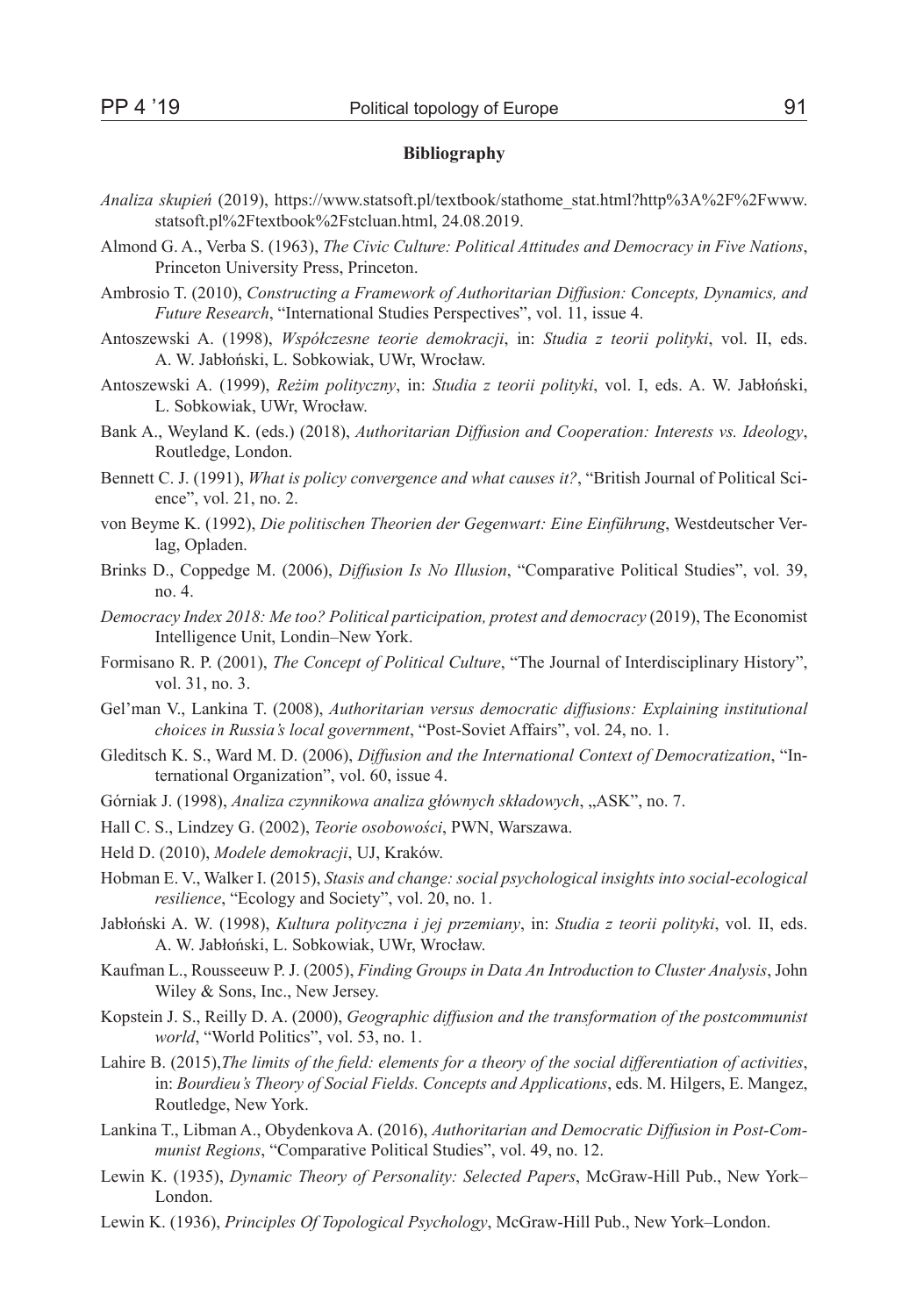- Lewin K. (1944), *Dynamics of group action*, "Educational Leadership", vol. 1, no. 4.
- Lewin K. (1947), *Group Decision and Social Change*, in: *Readings in Social Psychology*, eds. E. E. Maccoby, T. M. Newcomb, E. L. Hartley, Holt, Rinehart & Winston, New York.
- Lewin K. (1948), *Resolving Social Conflicts: selected papers on group dynamics*, Harper & Brothers, New York.
- Lewin K. (1951), *Field Theory in Social Science: selected theoretical papers*, Harper & Brothers, New York.
- Lewin K., Lippitt R., White R. K. (1939), *Patterns of aggressive behavior in experimentally created "social climates"*, "Journal of Social Psychology", vol. 10, no. 2.
- Lipset S. M. (1959), *Some Social Requisites of Democracy: Economic Development and Political Legitimacy*, "American Political Science Review", vol. 53, no. 1.
- Lipset S. M. (1960), *Political Man: The Social Bases of Politics*, Doubleday & Comp., New York.
- Lipset S. M. (1994), *The Social Requisites of Democracy Revisited*, "American Sociological Review", vol. 59, no. 1.
- Lipset S. M., Seong K. R., Torres J. C. (1993), *A comparative analysis of the social requisites of democracy*, "International Social Science Journal", no. 136.
- Martin J. L. (2009), *Co to jest teoria pola?*, in: *Nowe perspektywy teorii socjologicznej*, eds. A. Manterys, J. Mucha, Nomos, Kraków.
- Mey H. (1972), *Field-theory: a study of its application in the social sciences*, Routledge, Kegan Paul Ltd., London.
- Mirkin B. (2005), *Clustering for Data Mining A Data Recovery Approach*, Taylor & Francis Group, Boca Raton–London–New York–Singapore.
- Most B. A., Starr H. (1990), *Theoretical and logical issues in the study of international diffusion*, "Journal of Theoretical Politics", vol. 2, issue 4.
- Olar R.-G. (2019), *Do they know something we don't? Diffusion of repression in authoritarian regimes*, "Journal of Peace Research", vol. 56, issue 5.
- O'Loughlin J., Ward M. D., Lofdahl C. L., Cohen J. S., Brown D. S., Reilly D., Gleditsch K. S., Shin M. (1998), *The Diffusion of Democracy, 1946–1994*, "Annals of the Association of American Geographers", vol. 88, no. 4.
- Przeworski A., Alvarez M., Cheibub J. A., Limongi F. (1996), *What makes democracies endure?*, "Journal of Democracy", vol. 7, no. 1.
- Przeworski A., Limongi F. (1993), *Political Regimes and Economic Growth*, "Journal of Economic Perspectives", vol. 7, no. 3.
- Przeworski A., Limongi F. (1997), *Modernization: Theories and Facts*, "World Politics", vol. 49, no. 2.
- Roszko-Wójtowicz E. (2014), *Analiza skupień w ocenie warunków pracy w krajach Unii Europejskiej*, "Wiadomości Statystyczne", nr 11.
- Shipan C. R., Volden C. (2008), *The Mechanisms of Policy Diffusion*, "American Journal of Political Science", vol. 52, no. 4.
- Schumpeter J. A. (1994), *Capitalism, Socialism and Democracy*, Routledge, London–New York.
- Shapiro I. (2006), *Stan teorii demokracji*, PWN, Warszawa.
- Sokołowski A. (2002), *Metody stosowane w data mining*, https://media.statsoft.pl/\_old\_dnn/downloads/metody\_stosowane\_w\_data\_mining.pdf, 24.08.2019.
- Stanisz A. (2007), *Przystępny kurs statystyki z zastosowaniem STSTISTICA PL na przykładach z medycyny*, vol. 3: *Analizy wielowymiarowe*, StatSoft, Kraków.
- Weyland K. (2005), *Theories of Policy Diffusion: Lessons from Latin American Pension Reform*, "World Politics", vol. 57, issue 2.